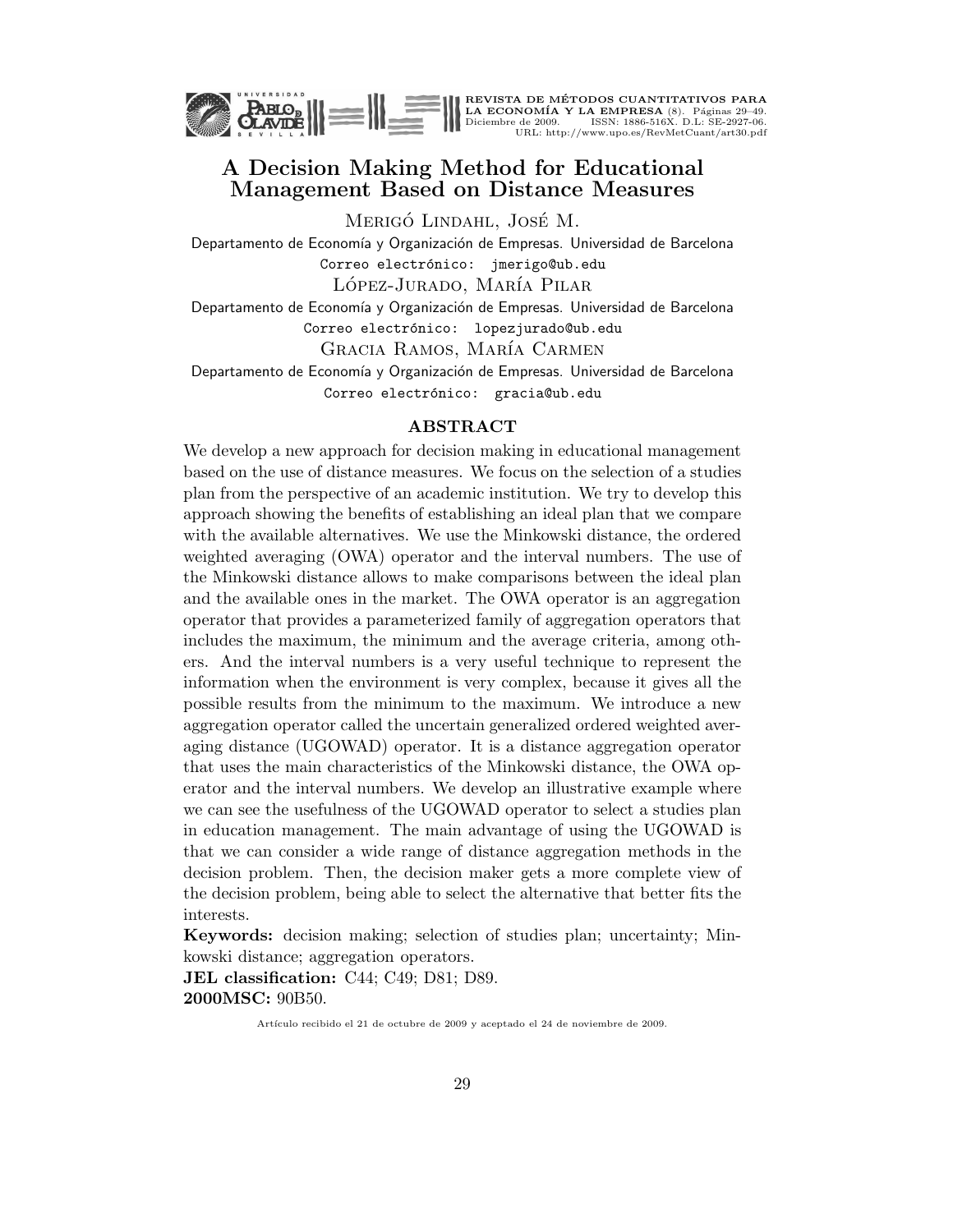# Toma de decisiones en procesos de gestión de la educación basados en las medidas de distancia

#### RESUMEN

Se desarrolla un nuevo modelo para la toma de decisiones en procesos de gestión de la educación basados en las medidas de distancia. El análisis se enfoca en analizar un proceso de selección de plan de estudios desde la perspectiva de una institución académica. Se intenta mostrar la practicidad de utilizar un plan de estudios imaginario que sería el ideal a partir del cual se compararían las diferentes alternativas disponibles. Para realizar esto, se utilizarán diferentes técnicas disponibles en Teoría de la Decisión, como son la distancia de Minkowski, el operador de medias ponderadas (OWA) y los intervalos de confianza. La utilización de la distancia de Minkowski nos permite hacer comparaciones entre un plan de estudios ideal y los disponibles en la realidad. El operador OWA es un operador de agregación que proporciona una familia parametrizada de operadores de agregación entre los cuales se destaca el máximo, el mínimo y la media aritmética. Los intervalos de confianza son de gran utilidad para representar la información cuando el entorno es muy complejo, porque proporciona todos los resultados que se podrían producir desde un mínimo hasta un máximo. Por eso, incluve todos los posibles resultados que se pueden producir. Para realizar esto, se introduce un nuevo operador de agregación denominado como el operador de distancia media ponderada ordenada generalizada incierta (UGOWAD o UMOWAD). Es un operador de agregación de distancias que utiliza las principales caracter´ısticas de la distancia de Minkowski, del operador OWA y de los intervalos de confianza. Se desarrolla un ejemplo ilustrativo en donde se puede ver la utilidad del operador UGOWAD para la selección de un plan de estudios en la gestión de la educación. La principal ventaja de utilizar el operador UGOWAD está en poder considerar una amplia gama de operadores de agregación de distancias en el problema decisional. Entonces, el decisor obtiene un visión mucho más completa del problema y está capacitado para seleccionar la alternativa que se acerca más a sus intereses.

Palabras clave: toma de decisiones; selección de plan de estudios; incertidumbre; distancia de Minkowski; operadores de agregación. Clasificación JEL: C44; C49; D81; D89. 2000MSC: 90B50.

$$
\| \cdot \|_1 = \| \cdot \|_2 = \| \cdot \|_2 = \| \cdot \|_2 = \| \cdot \|_2 = \| \cdot \|_2 = \| \cdot \|_2 = \| \cdot \|_2 = \| \cdot \|_2 = \| \cdot \|_2 = \| \cdot \|_2 = \| \cdot \|_2 = \| \cdot \|_2 = \| \cdot \|_2 = \| \cdot \|_2 = \| \cdot \|_2 = \| \cdot \|_2 = \| \cdot \|_2 = \| \cdot \|_2 = \| \cdot \|_2 = \| \cdot \|_2 = \| \cdot \|_2 = \| \cdot \|_2 = \| \cdot \|_2 = \| \cdot \|_2 = \| \cdot \|_2 = \| \cdot \|_2 = \| \cdot \|_2 = \| \cdot \|_2 = \| \cdot \|_2 = \| \cdot \|_2 = \| \cdot \|_2 = \| \cdot \|_2 = \| \cdot \|_2 = \| \cdot \|_2 = \| \cdot \|_2 = \| \cdot \|_2 = \| \cdot \|_2 = \| \cdot \|_2 = \| \cdot \|_2 = \| \cdot \|_2 = \| \cdot \|_2 = \| \cdot \|_2 = \| \cdot \|_2 = \| \cdot \|_2 = \| \cdot \|_2 = \| \cdot \|_2 = \| \cdot \|_2 = \| \cdot \|_2 = \| \cdot \|_2 = \| \cdot \|_2 = \| \cdot \|_2 = \| \cdot \|_2 = \| \cdot \|_2 = \| \cdot \|_2 = \| \cdot \|_2 = \| \cdot \|_2 = \| \cdot \|_2 = \| \cdot \|_2 = \| \cdot \|_2 = \| \cdot \|_2 = \| \cdot \|_2 = \| \cdot \|_2 = \| \cdot \|_2 = \| \cdot \|_2 = \| \cdot \|_2 = \| \cdot \|_2 = \| \cdot \|_2 = \| \cdot \|_2 = \| \cdot \|_2 = \| \cdot \|_2 = \| \cdot \|_2 = \| \cdot \|_2 = \| \cdot \|_2 = \| \cdot \|_2 = \| \cdot \|_2 = \| \cdot \|_2 = \| \cdot \|_2 = \| \cdot \|_2 = \| \cdot \|_2 = \| \cdot \|_2 = \| \cdot \|_2 = \| \cdot \|_2 = \| \cdot \|_2 = \| \cdot \|_2 = \| \cdot \|_2 = \| \cdot \|_2 = \| \cdot \|_2 = \| \cdot \|_2 = \| \cdot \|_2 = \| \cdot \|_2 = \| \cdot \|_2 = \| \cdot \|_2 = \| \cdot \|_2 = \| \cdot \|_2 = \| \cdot \|_2 = \| \cdot \|_2 = \| \cdot \|_2 = \| \cdot \|_2 = \| \cdot \|_2 = \| \cdot \|_2 = \| \cdot \|_2 = \| \cdot \|_2 = \| \cdot \|_2 = \| \cdot \|_2 = \| \cdot \|_2 = \| \cdot \|_2 = \| \cdot \|_2 = \| \cdot
$$

 $0.000$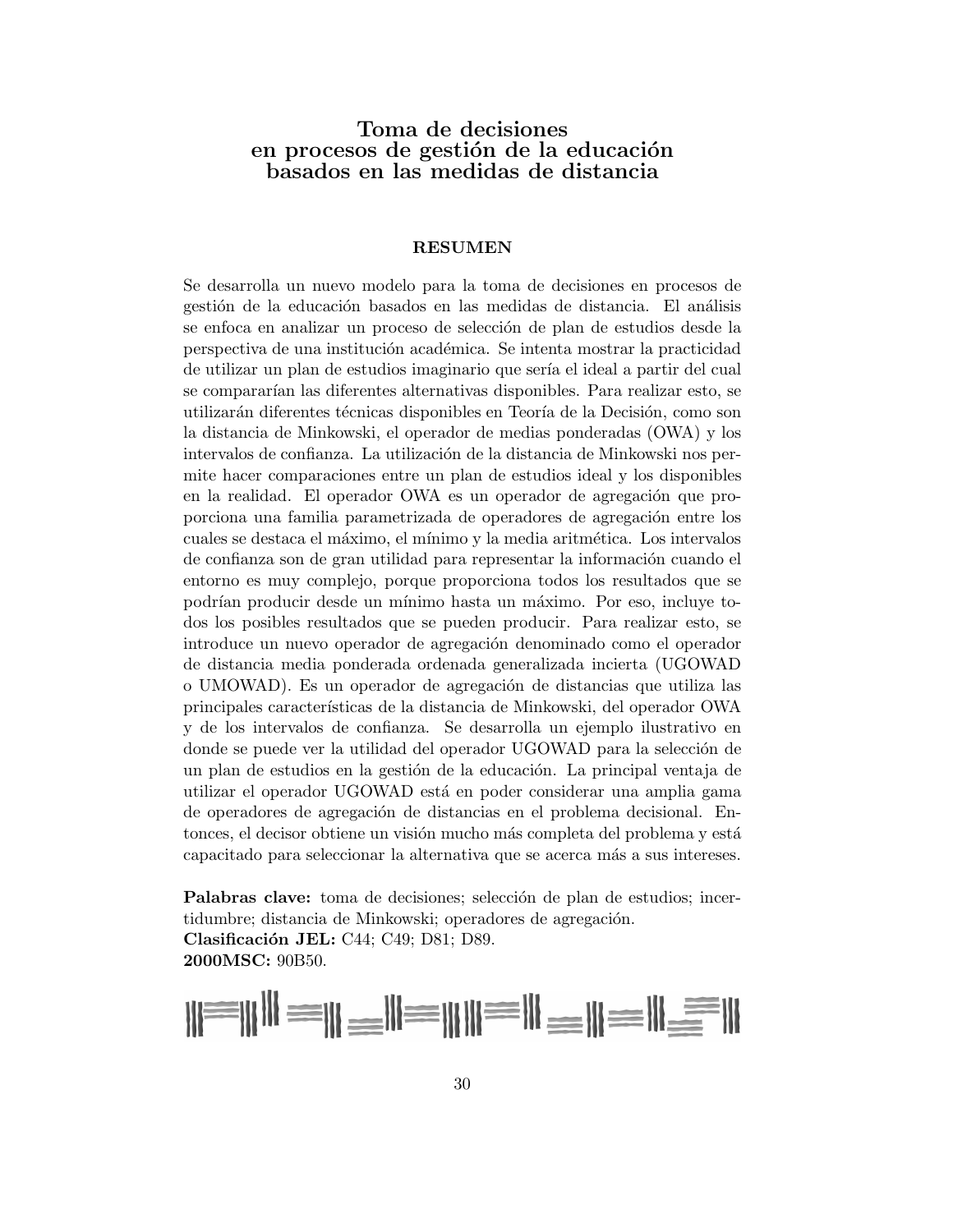# **1. INTRODUCTION**

Decision making problems are very common in a lot of disciplines, including educational management. Most of the decisions carried out in an educational problem are taken from an intuitive point of view or only with some very basic information. However, in the real life the problems are often not so easy and it is necessary to analyze the information in more detail. Therefore, it is necessary to establish a *decision making model* for making the decision. In the literature, there are a lot of decision making methods (Bustince *et al.*, 2008; Canós and Liern, 2008; Figueira *et al.*, 2005; Merigó, 2008; Xu, 2008b; 2008c; Yager, 1988; 1992; Yager and Kacprzyk, 1997). Some of them are based on the use of distance measures (Gil-Aluja, 1998; 1999; 2001; Gil-Lafuente, 2005; Kaufmann and Gil-Aluja, 1986; 1987; Merigó, 2008; Merigó and Casanovas, 2008; Merigó and Gil-Lafuente, 2006; 2007; 2008a; 2008b; 2008c; 2009a). The distance measures (Hamming, 1950; Kaufmann, 1975; Kaufmann *et al.*, 1994; Merigó, 2008; Szmidt and Kacprzyk, 2000) are a very useful tool for a lot of problems. One of the most known distance measures is the Minkowski distance. It generalizes a wide range of other distances such as the Hamming and the Euclidean distances.

Another useful tool for decision making is the ordered weighted averaging (OWA) operator (Yager, 1988). It is an aggregation operator that provides a method for representing the attitudinal character of the decision maker (the degree of optimism) in the aggregation process. Therefore, by using the OWA we are able to consider uncertain environments according to our attitudinal character. Since its appearance, the OWA operator has been studied by a lot of authors (Beliakov *et al.*, 2007; Calvo *et al.*, 2002; Fodor *et al.*, 1995; Herrera *et al.*, 2003; Merigó, 2008; Merigó and Casanovas, 2009; Merigó and Gil-Lafuente, 2009b; Yager, 1993; 2002; 2008; Yager and Kacprzyk, 1997).

An interesting extension of the OWA is the one that uses distance measures. In general, it is known as the ordered weighted averaging distance (OWAD) operator (Merigó, 2008; Merigó and Gil-Lafuente, 2006; 2007). Further extensions of this approach include the one that uses the OWA operator in the Minkowski distance. It is known as the Minkowski OWAD (MOWAD) operator (Merigó and Gil-Lafuente, 2008b) and it uses generalized means (or the generalized OWA (Karayiannis, 2000; Yager, 2004)) in the OWAD operator. Other extensions are found in Merigó and Gil-Lafuente (2008a; 2008c; 2009a).

Sometimes, the available information can not be represented with exact numbers because the environment is very uncertain. In these cases, it is necessary to use another approach for representing the uncertainty such as the use of interval numbers (Moore, 1966).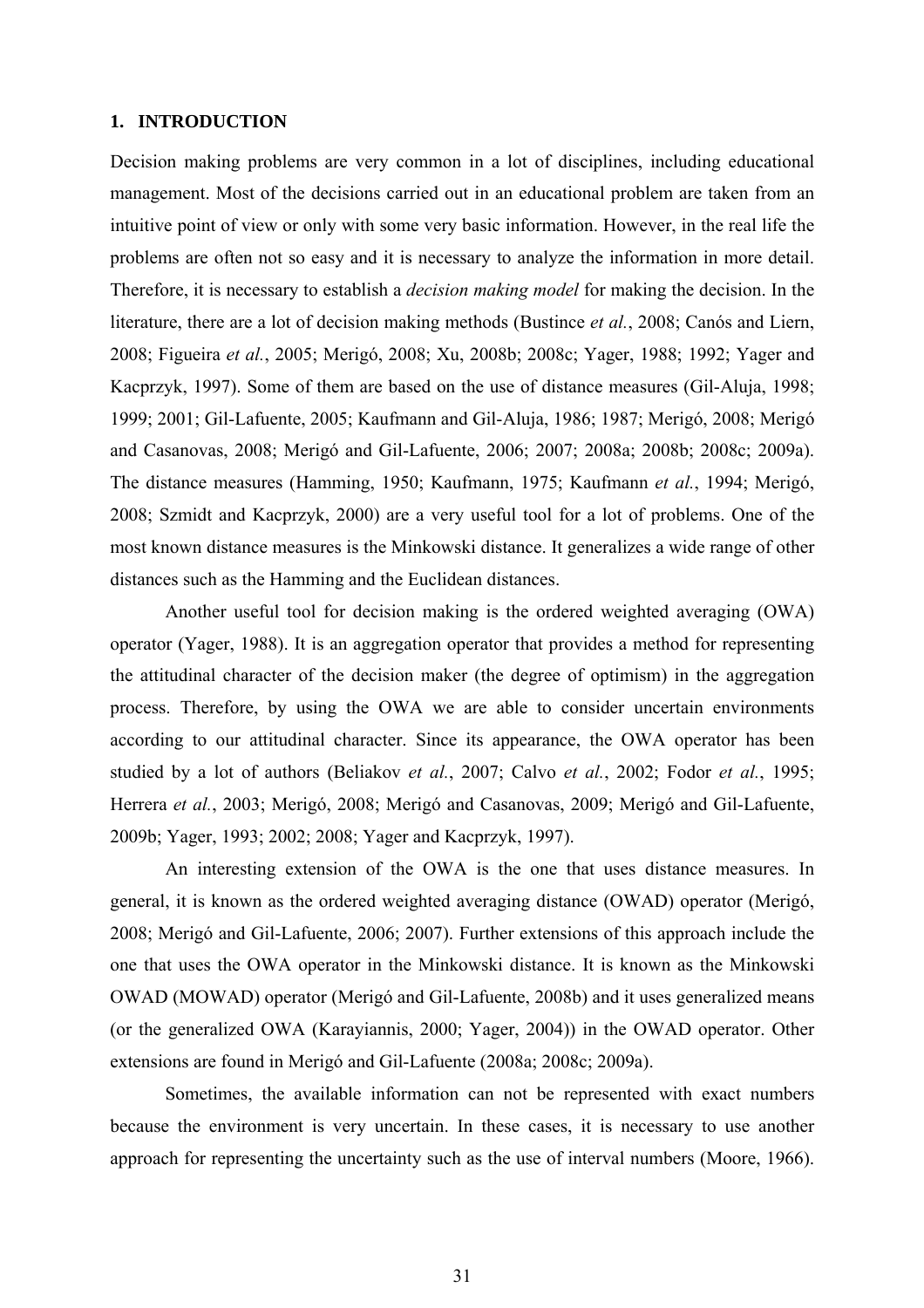The use of interval numbers in the OWA operator is known as the uncertain OWA (UOWA) operator (Xu and Da, 2002). Further developments of the UOWA are found in Merigó (2008), Merigó and Casanovas (2007), Xu (2008a) and Xu and Da (2003).

In this paper we suggest a generalization of the previous aggregation operators that we call the uncertain Minkowski ordered weighted averaging distance (UMOWAD) operator (or also the uncertain generalized OWAD (UGOWAD) operator). It is an aggregation operator that uses distance measures, generalized means, the OWA operator and uncertain information represented in the form of interval numbers. The main advantage of this operator is that it provides a robust formulation that includes a wide range of particular cases. Thus, the decision maker is able to consider a wide range of scenarios and select the one that is in accordance with his interests. Moreover, by using interval numbers we can represent the uncertain information in a more complete way because we can consider the best and worst result that may occur in the problem.

We apply this approach in a decision making problem about the selection of studies plan. We focus on a PhD program where the decision maker wants to select new courses to be implemented in the program. He considers some key relevant factors such as the skills of the professors and the research perspectives of the courses. By using the UMOWAD operator we can consider a wide range of methods for aggregating the information and select the one that it is closest to our interests.

This paper is organized as follows. In Section 2 we briefly describe the interval numbers and some basic distance measures and aggregation operators. Section 3 and Section 4 present the new aggregation operators (the UMOWAD and the Quasi-UOWAD). In Section 5 we briefly describe the decision making process in the selection of studies plan and in Section 6 we give a numerical example. Section 7 summarizes the main conclusions of the paper.

## **2. PRELIMINARIES**

In this Section we briefly review the interval numbers, some basic distance measures and aggregation operators to be used in the selection process. Note that all this aggregation operators are particular cases of the general formulation that will be presented in Section 3. We consider the Minkowski distance, the OWA operator, the UOWA operator, the GOWA operator, the OWAD operator and the MOWAD operator.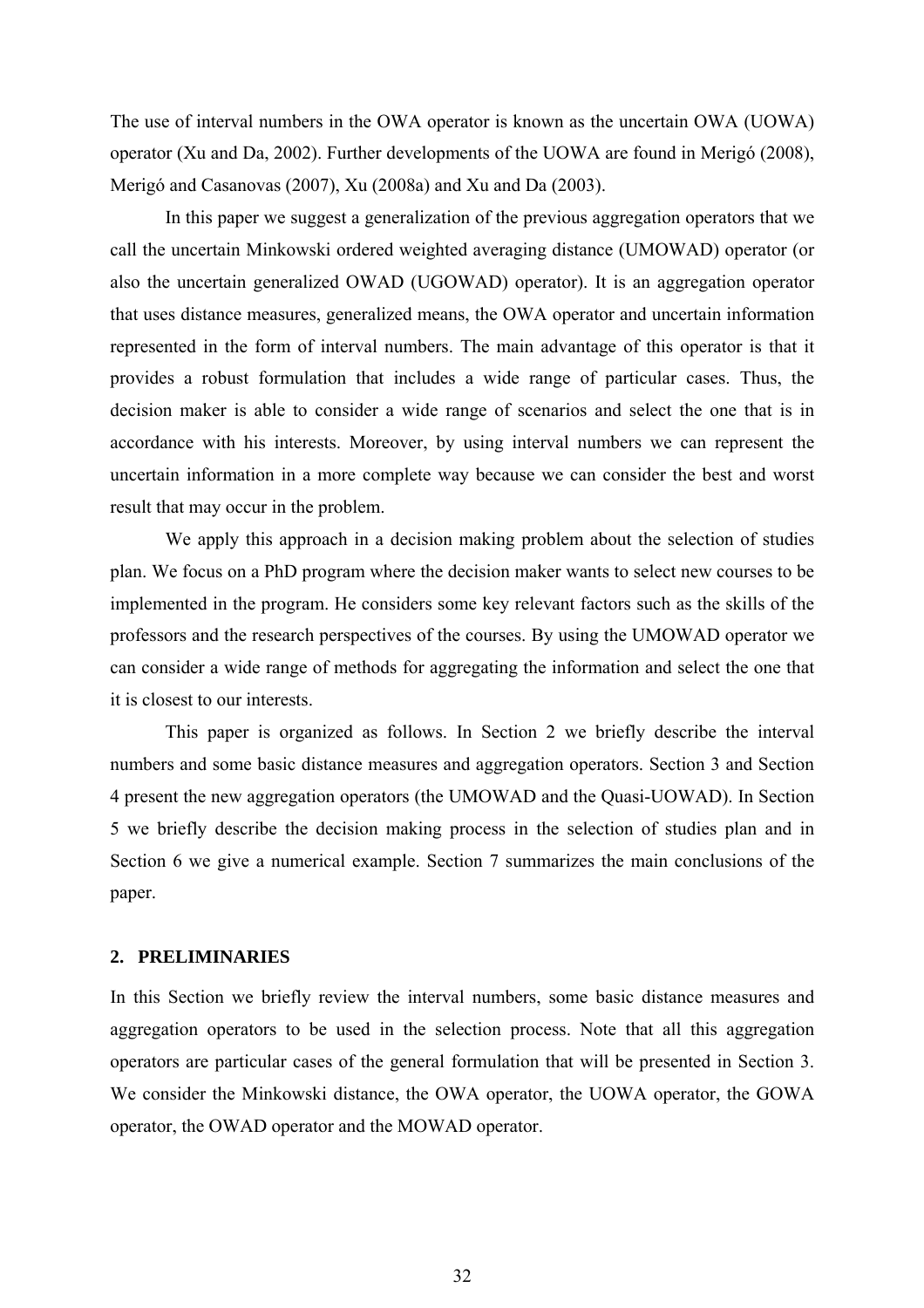#### **2.1 Interval Numbers**

The interval numbers (Moore, 1966) are a very useful and simple technique for representing the uncertainty. It has been used in an astonishingly wide range of applications.

The interval numbers can be expressed in different forms. For example, if we assume a 4-tuple  $(a_1, a_2, a_3, a_4)$ , that is to say, a quadruplet, we could consider that  $a_1$  and  $a_4$  represents the minimum and the maximum of the interval number, and  $a_2$  and  $a_3$ , the interval with the highest probability or possibility, depending on the use we want to give to the interval numbers. Note that  $a_1 \le a_2 \le a_3 \le a_4$ . If  $a_1 = a_2 = a_3 = a_4$ , then, the interval number is an exact number; if  $a_2 = a_3$ , it is a 3-tuple known as triplet; and if  $a_1 = a_2$  and  $a_3 = a_4$ , it is a simple 2tuple interval number.

In the following, we are going to review some basic interval number operations as follows. Let *A* and *B* be two triplets, where  $A = (a_1, a_2, a_3)$  and  $B = (b_1, b_2, b_3)$ . Then:

- 1)  $A + B = (a_1 + b_1, a_2 + b_2, a_3 + b_3).$
- 2)  $A B = (a_1 b_1, a_2 b_2, a_3 b_3)$  the Minkowski substraction.
- 3)  $A \cdot k = (k \cdot a_1, k \cdot a_2, k \cdot a_3)$ ; for  $k > 0$ .
- 4)  $A \cdot B = (a_1 \cdot b_1, a_2 \cdot b_2, a_3 \cdot b_3)$ ; for  $R^+$ .

Note that  $R^+$  refers to all the positive real numbers. Note also that other operations could be studied (Moore, 1966) but in this paper we will focus on these ones.

## **2.2 The Minkowski Distance**

The normalized Minkowski distance is a distance measure that generalizes a wide range of distances such as the normalized Hamming distance and the normalized Euclidean distance. In fuzzy set theory, it can be useful, for example, for the calculation of distances between fuzzy sets, interval-valued fuzzy sets, intuitionistic fuzzy sets, etc. It can be formulated for two sets *A* and *B* as follows.

**Definition 1.** A normalized Minkowski distance of dimension *n* is a mapping  $d_m: R^n \times R^n \rightarrow R$ such that:

$$
d_m(A,B) = \left(\frac{1}{n}\sum_{i=1}^n |a_i - b_i|^{\lambda}\right)^{1/\lambda},\tag{1}
$$

where  $a_i$  and  $b_i$  are the  $i^{th}$  arguments of the sets *A* and *B* and  $\lambda$  is a parameter such that  $\lambda \in$  $(-\infty, \infty)$ .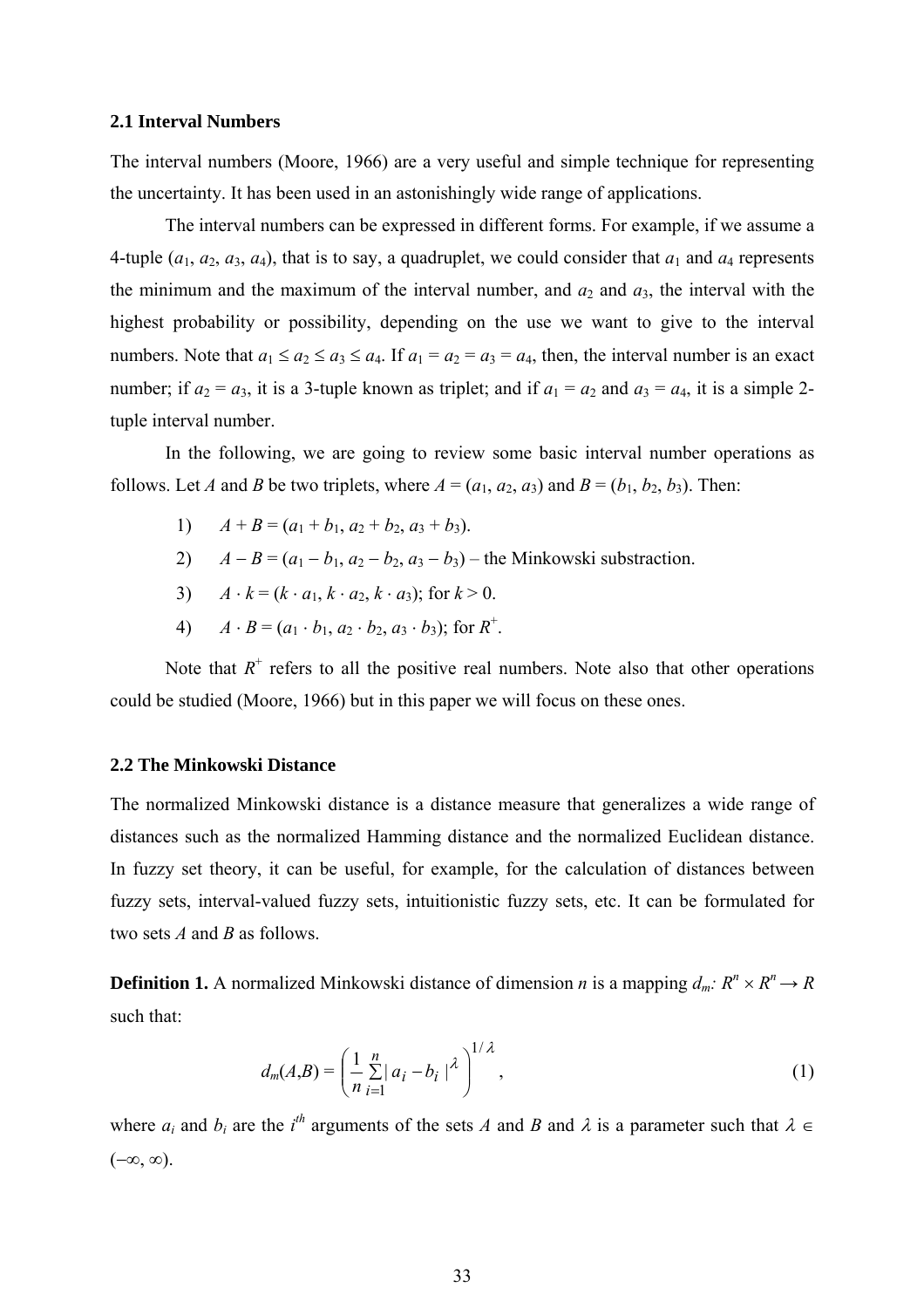Note that  $\lambda \neq 0$  and if  $\lambda \leq 0$ , we can only use positive numbers  $R^+$ . If we give different values to the parameter  $\lambda$ , we can obtain a wide range of special cases. For example, if  $\lambda = 1$ , we obtain the normalized Hamming distance (NHD). If  $\lambda = 2$ , the normalized Euclidean distance (NED).

Sometimes, when normalizing the Minkowski distance, we prefer to give different weights to each individual distance. Then, the distance is known as the weighted Minkowski distance. It can be defined as follows.

**Definition 2.** A weighted Minkowski distance of dimension *n* is a mapping  $d_{wm}$ :  $R^n \times R^n \rightarrow R$ that has an associated weighting vector *W* of dimension *n* such that the sum of the weights is 1 and  $w_i \in [0, 1]$ . Then:

$$
d_{wm}(A,B) = \left(\sum_{i=1}^{n} w_i \mid a_i - b_i \mid^{\lambda}\right)^{1/\lambda},\tag{2}
$$

where  $a_i$  and  $b_i$  are the  $i^{th}$  arguments of the sets *A* and *B* and  $\lambda$  is a parameter such that  $\lambda \in$  $(-\infty, \infty)$ .

Note that  $\lambda \neq 0$  and if  $\lambda \leq 0$ , we can only use positive numbers  $R^+$ . In this case, we can also obtain a wide range of special cases by using different values in the parameter  $\lambda$ .

## **2.3 The OWA Operator**

The OWA operator was introduced by Yager (1988) and it provides a parameterized family of aggregation operators that include the arithmetic mean, the maximum and the minimum. It can be defined as follows.

**Definition 3.** An OWA operator of dimension *n* is a mapping *OWA*:  $R^n \rightarrow R$  that has an associated weighting vector *W* of dimension *n* such that the sum of the weights is 1 and  $w_i \in$ [0, 1], then:

$$
OWA(a_1, a_2, ..., a_n) = \sum_{j=1}^{n} w_j b_j,
$$
\n(3)

where  $b_i$  is the  $i^{th}$  largest of the  $a_i$ .

From a generalized perspective of the reordering step, we can distinguish between the descending OWA (DOWA) operator and the ascending OWA (AOWA) operator [24]. The OWA operator is commutative, monotonic, bounded and idempotent. For further information on the OWA and its applications, see for example Beliakov *et al.* (2007), Bustince *et al.* (2008), Calvo *et al.* (2002) and Merigó (2008).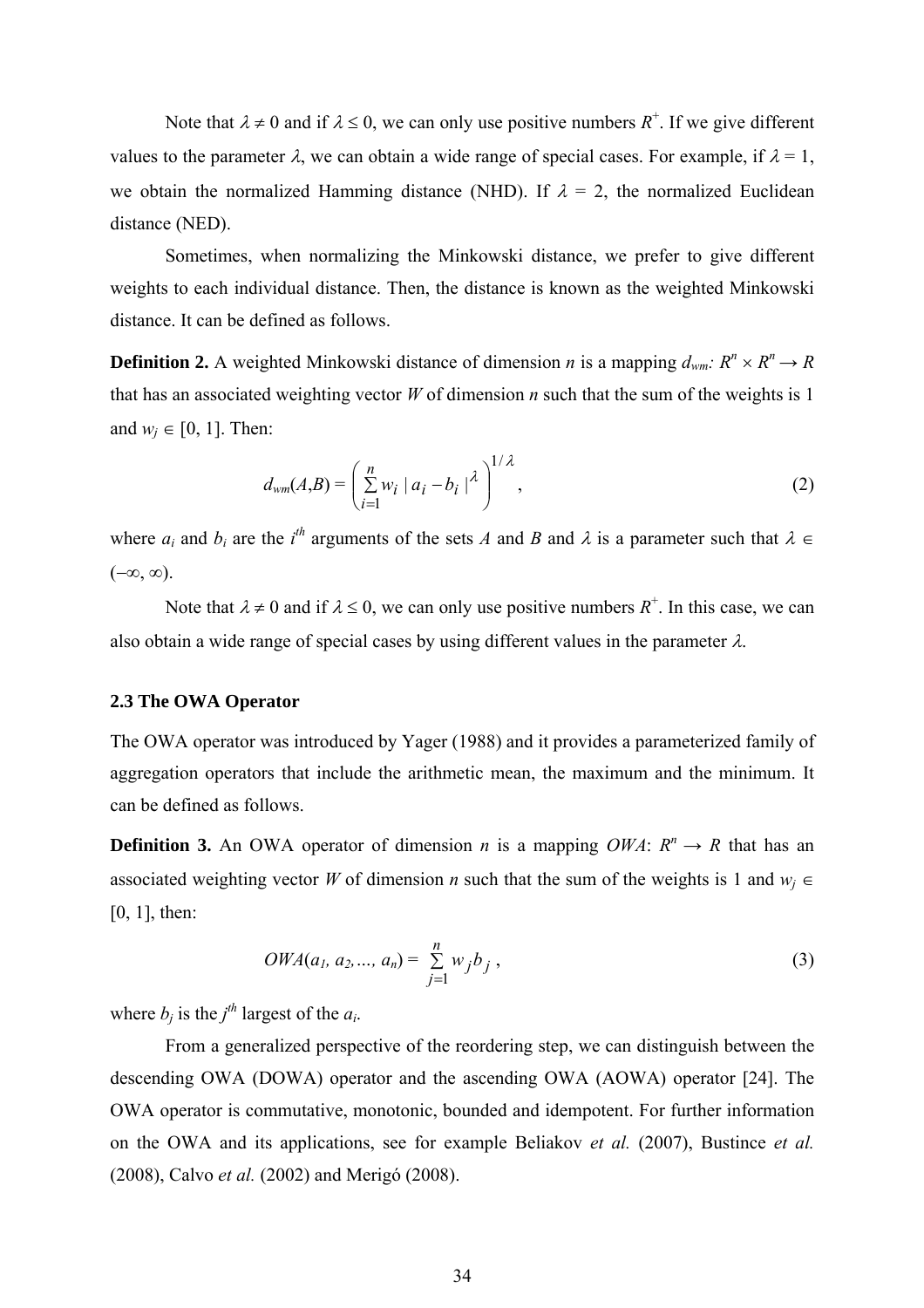#### **2.4 The UOWA Operator**

The UOWA operator (Xu and Da, 2002) is an extension of the OWA operator. Essentially, its main difference is that it uses interval numbers in the arguments to be aggregated. The reason for using this aggregation operator is that sometimes the environment is very uncertain and the information is not clear. Thus, it can only be assessed by using interval numbers. The UOWA operator provides a parameterized family of aggregation operators that include the uncertain maximum, the uncertain minimum and the uncertain average (UA), among others. It can be defined as follows.

**Definition 4.** Let *Ω* be the set of interval numbers. An UOWA operator of dimension *n* is a mapping *UOWA*:  $Q^n \to Q$  that has an associated weighting vector *W* of dimension *n* with the following properties:

1) 
$$
\sum_{j=1}^{n} w_j = 1,
$$
  
2)  $w_j \in [0, 1],$ 

and such that:

$$
UOWA(\tilde{a}_1, \tilde{a}_2, \ldots, \tilde{a}_n) = \sum_{j=1}^n w_j b_j , \qquad (4)
$$

where  $b_j$  is the  $j^{th}$  largest of the  $\tilde{a}_i$ , and the  $\tilde{a}_i$  are interval numbers.

From a generalized perspective of the reordering step, we can distinguish between the descending UOWA (DUOWA) operator and the ascending UOWA (AUOWA) operator. The weights of these operators are related by  $w_j = w^*_{n-j+1}$ , where  $w_j$  is the *j*th weight of the DUOWA and *w\*n*−*j+1* the *j*th weight of the AUOWA operator.

The UOWA operator is commutative, monotonic, bounded and idempotent. Different families of UOWA operators can be found by choosing a different manifestation in the weighting vector such as the median-UOWA, the olympic-UOWA or the centered-UOWA operator.

## **2.5 The GOWA Operator**

The GOWA operator (Karayiannis, 2000; Yager, 2004) represents a generalization of the OWA operator by using generalized means. Then, it is possible to include in the same formulation, different types of OWA operators such as the OWA operator or the ordered weighted geometric (OWG) operator. It can be defined as follows.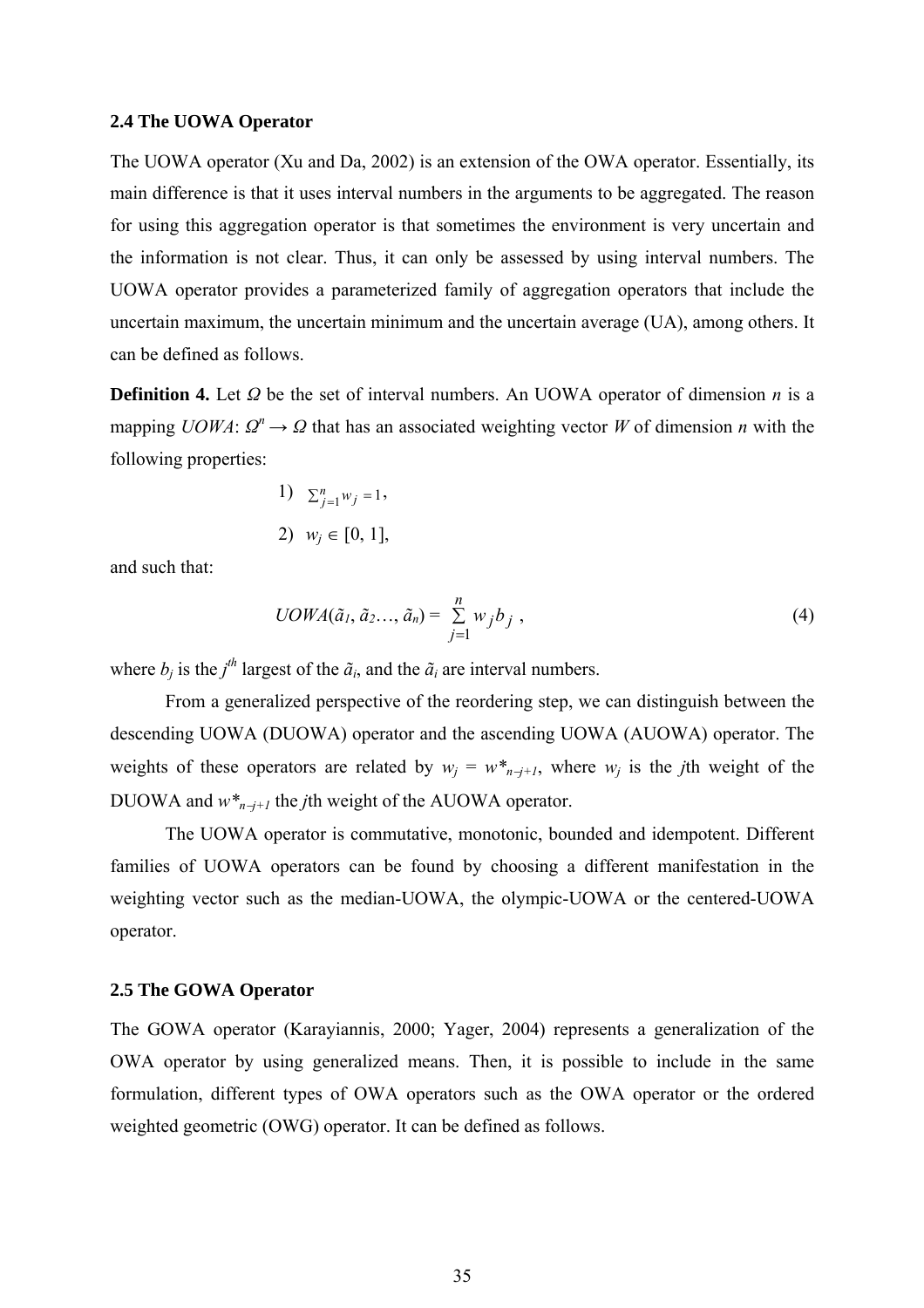**Definition 5.** A GOWA operator of dimension *n* is a mapping  $GOWA: R^n \rightarrow R$  that has an associated weighting vector *W* of dimension *n* such that  $w_j \in [0, 1]$  and  $\sum_{j=1}^{n} w_j = 1$ , then:

$$
GOWA(a_1,...,a_n) = \left(\sum_{j=1}^n w_j b_j^{\lambda}\right)^{1/\lambda},\tag{5}
$$

where  $b_j$  is the *j*<sup>th</sup> largest of the  $a_i$  and  $\lambda$  is a parameter such that  $\lambda \in (-\infty, \infty)$ .

Note that  $\lambda \neq 0$  and if  $\lambda \leq 0$ , we can only use positive numbers  $R^+$ . As we can see, if  $\lambda$ = 1 we get the OWA operator. If  $\lambda \rightarrow 0$  the OWG operator and if  $\lambda = 2$  the ordered weighted quadratic averaging (OWQA) operator. Note that it is possible to further generalize the GOWA operator by using quasi-arithmetic means. The result is the Quasi-OWA operator (Fodor *et al.*, 1995).

## **2.6 The OWAD Operator**

The OWAD (or Hamming OWAD) operator (Merigó, 2008; Merigó and Gil-Lafuente, 2006; 2007) is an extension of the traditional normalized Hamming distance by using OWA operators. The main difference is the reordering of the arguments of the individual distances according to their values. Then, it is possible to calculate the distance between two elements, two sets, two fuzzy sets, etc., modifying the results according to the interests of the decision maker. It can be defined as follows.

**Definition 6.** An OWAD operator of dimension *n* is a mapping OWAD:  $[0, 1]^n \times [0, 1]^n \rightarrow [0, 1]^n$ 1] that has an associated weighting vector *W*, with  $\sum_{j=1}^{n} w_j = 1$  and  $w_j \in [0, 1]$  such that:

$$
OWAD(\langle \mu_1, \mu_1^{(k)} \rangle, \ldots, \langle \mu_n, \mu_n^{(k)} \rangle) = \sum_{j=1}^n w_j D_j , \qquad (6)
$$

where  $D_i$  represents the  $j<sup>th</sup>$  largest of the pairs  $\langle \mu_i, \mu_i^{(k)} \rangle$  represented in the form of individual distances  $|\mu_i - \mu_i^{(k)}|$ ,  $\mu_i \in [0, 1]$  for the  $i^{th}$  characteristic of the ideal  $P$ ,  $\mu_i^{(k)} \in [0, 1]$  for the  $i^{th}$ characteristic of the  $k^{th}$  alternative  $P_k$ , and  $k = 1, 2, ..., m$ .

Note that this definition can be generalized to all the real numbers *R* by using OWAD:  $R^n \times R^n \rightarrow R$ . Note also that it is possible to distinguish between ascending and descending orders. The weights of these operators are related by  $w_j = w^*_{n-j+1}$ , where  $w_j$  is the *j*<sup>th</sup> weight of the descending OWAD (DOWAD) operator and  $w^*_{n-j+1}$  the *j*<sup>th</sup> weight of the ascending OWAD (AOWAD) operator.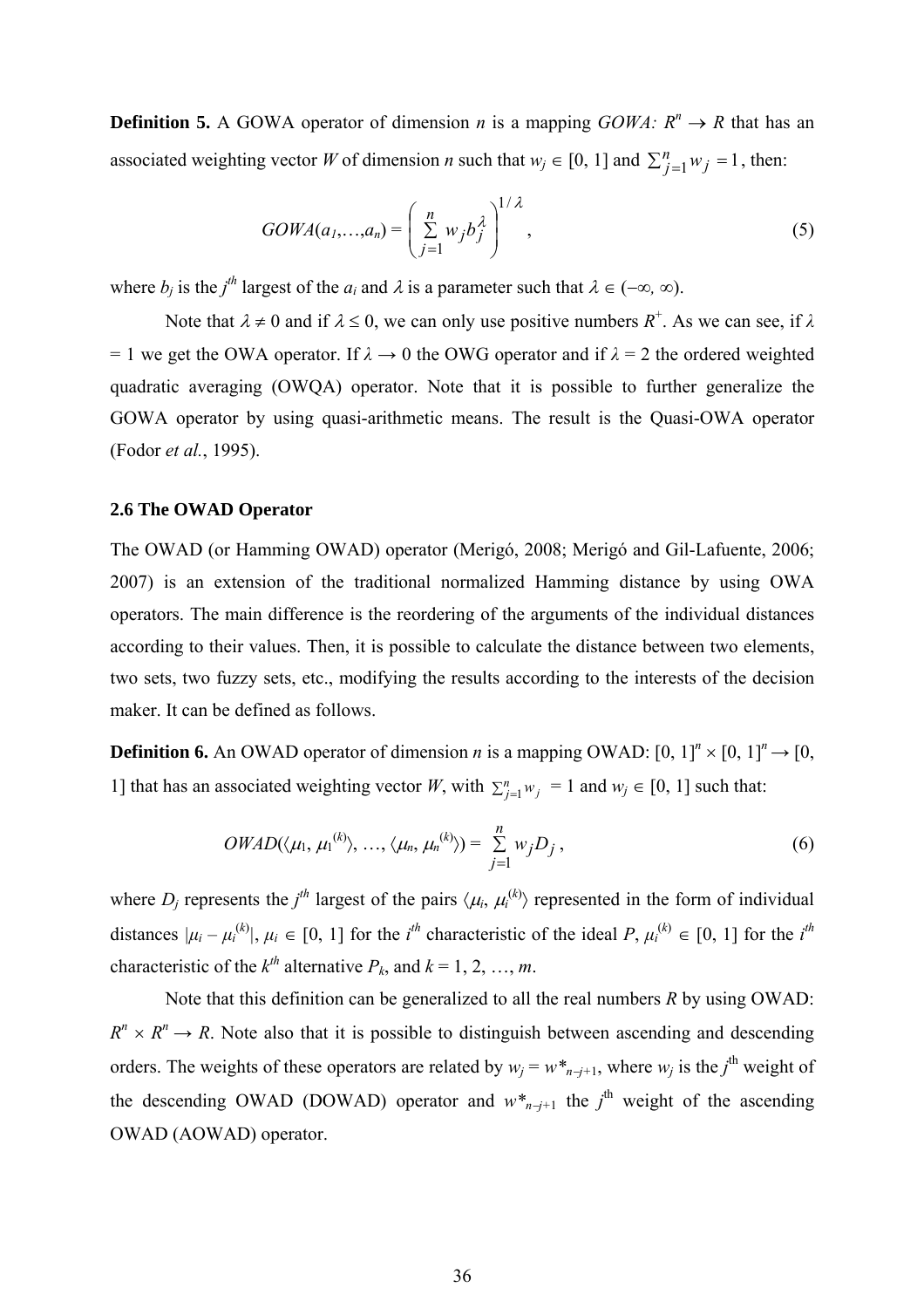#### **2.7 The MOWAD Operator**

The Minkowski OWAD (MOWAD) operator (Merigó, 2008; Merigó and Gil-Lafuente, 2008b) represents an extension of the traditional normalized Minkowski distance by using OWA operators. The difference is that we reorder the arguments of the individual distances according to their values. It can be defined as follows.

**Definition 7.** A Minkowski OWAD operator of dimension *n* is a mapping *MOWAD*:  $R^n \times R^n$  $\rightarrow R$  that has an associated weighting vector *W* of dimension *n* such that the sum of the weights is 1 and  $w_i \in [0, 1]$ . Then, the distance between two sets is:

$$
MOWAD(\langle \mu_1, \mu_1^{(k)} \rangle, \ldots, \langle \mu_n, \mu_n^{(k)} \rangle) = \left( \sum_{j=1}^n w_j D_j^{\lambda} \right)^{1/\lambda}, \qquad (7)
$$

where  $D_j$  represents the  $j^{th}$  largest of the  $|\mu_i - \mu_i^{(k)}|$ ,  $\mu_i$  is the  $i^{th}$  characteristic of the ideal P,  $\mu_i^{(k)}$ is the *i*<sup>th</sup> characteristic of the  $k$ <sup>th</sup> alternative  $P_k$ ,  $k = 1, 2, ..., m$ , and  $\lambda$  is a parameter such that  $\lambda$  $\in (-\infty, \infty)$ .

Note that  $\lambda \neq 0$  and if  $\lambda \leq 0$ , we can only use positive numbers  $R^+$ . Note that it is possible to distinguish between descending and ascending orders by using  $w_i = w^*_{n-i+1}$ , where *w<sub>j</sub>* is the *j*<sup>th</sup> weight of the descending MOWAD (DMOWAD) operator and  $w^*_{n-j+1}$  the *j*<sup>th</sup> weight of the ascending MOWAD (AMOWAD) operator.

# **3. THE UNCERTAIN MINKOWSKI ORDERED WEIGHTED AVERAGING DISTANCE OPERATOR**

The uncertain Minkowski OWAD (UMOWAD) operator is an extension of the MOWAD operator for situations where the available information can not be assessed with exact numbers but it is possible to use interval numbers. The interval numbers are useful for representing uncertain information giving the best and worst possible result that may occur and some knowledge about the most possible results. It can be defined as follows.

**Definition 8.** Let *Ω* be the set of interval numbers. An UMOWAD operator of dimension *n* is a mapping *UMOWAD*:  $Q^n \times Q^n \rightarrow Q$  that has an associated weighting vector *W* of dimension *n* such that the sum of the weights is 1 and  $w_i \in [0, 1]$ . Then, the distance between two sets is:

$$
UMOWAD(\langle \mu_1, \mu_1^{(k)} \rangle, \ldots, \langle \mu_n, \mu_n^{(k)} \rangle) = \left( \sum_{j=1}^n w_j D_j^{\lambda} \right)^{1/\lambda}, \qquad (8)
$$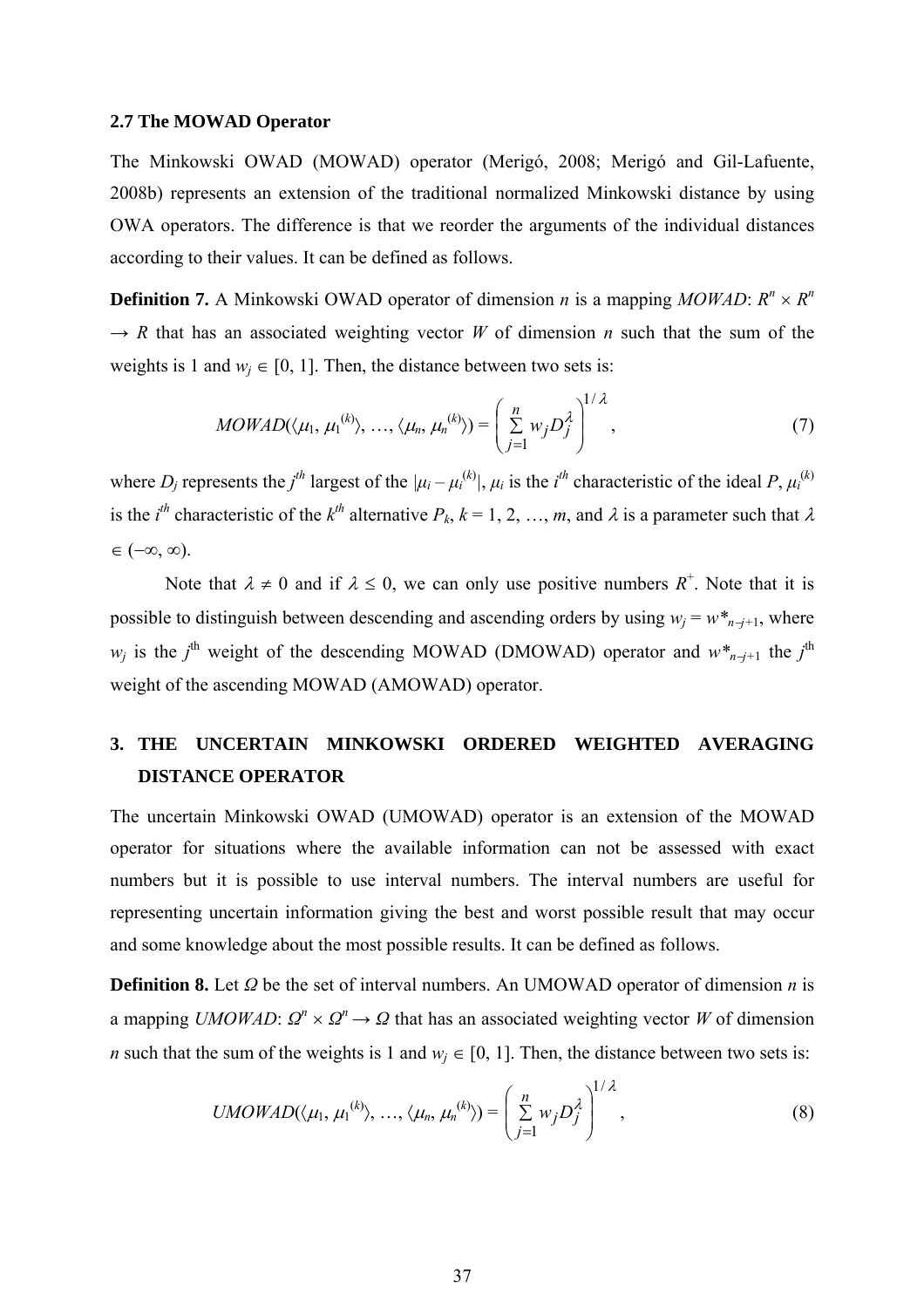where  $D_i$  represents the  $j^{th}$  largest of the  $|\mu_i - \mu_i^{(k)}|$ ,  $\mu_i$  and  $\mu_i^{(k)}$  are interval numbers,  $\mu_i$  is the  $i^{th}$ characteristic of the ideal *P*,  $\mu_i^{(k)}$  is the *i*<sup>th</sup> characteristic of the  $k^{th}$  alternative  $P_k$ ,  $k = 1, 2, ..., m$ , and  $\lambda$  is a parameter such that  $\lambda \in (-\infty, \infty)$ .

Note that  $\lambda \neq 0$  and if  $\lambda \leq 0$ , we can only use positive numbers  $R^+$ . Note also that the reordering of the individual distances (the arguments) has an additional difficulty because now we are using interval numbers. Then, in some cases, it is not clear which interval number is higher, so we need to establish an additional criteria for reordering the interval numbers. For simplicity, we recommend the following criteria. For 2-tuples, calculate the arithmetic mean of the interval:  $(a_1 + a_2)$  / 2. For 3-tuples and more, calculate a weighted average that gives more importance to the central values; that is,  $(a_1 + 2a_2 + a_3)$  / 4. Then, for 4-tuples we could calculate:  $(a_1 + 2a_2 + 2a_3 + a_4)$  / 6. And so on. In the case of tie, we will select the interval with the lowest increment  $(a_2 - a_1)$ . For 3-tuples and more we will select the interval with the highest central value. Note that for 4-tuples and more we need to calculate the average of the central values following the initial criteria.

Moreover, in more complex analysis it is possible to consider that the weights  $w_i$  and the parameter  $\lambda$  are interval numbers. Moreover, it is possible to consider other types of uncertain information such as the fuzzy numbers, the linguistic variables (linguistic representations of numerical problems), etc.

Furthermore, it is also possible to distinguish between ascending and descending orders. The weights of these operators are related by  $w_j = w^*_{n-j+1}$ , where  $w_j$  is the *j*<sup>th</sup> weight of the descending UMOWAD (DUMOWAD) operator and  $w^*_{n-j+1}$  the *j*<sup>th</sup> weight of the ascending UMOWAD (AUMOWAD) operator.

Let *B* be a vector corresponding to the ordered arguments  $D_i$ , we call this the ordered argument vector, and  $W<sup>T</sup>$  is the transpose of the weighting vector. Then the UMOWAD operator can be expressed as:

$$
UMOWAD(\langle \mu_1, \mu_1^{(k)} \rangle, \ldots, \langle \mu_n, \mu_n^{(k)} \rangle) = W^T B. \tag{9}
$$

Note that if the weighting vector is not normalized, i.e.,  $W^* = \sum_{j=1}^n w_j \neq 1$ , then, the UMOWAD operator can be expressed as:

$$
UMOWAD(\langle \mu_1, \mu_1^{(k)} \rangle, \ldots, \langle \mu_n, \mu_n^{(k)} \rangle) = \frac{1}{W *} \sum_{j=1}^n w_j D_j.
$$
 (10)

The UMOWAD operator is commutative, monotonic, bounded and idempotent. It is commutative because any permutation of the arguments has the same evaluation. That is,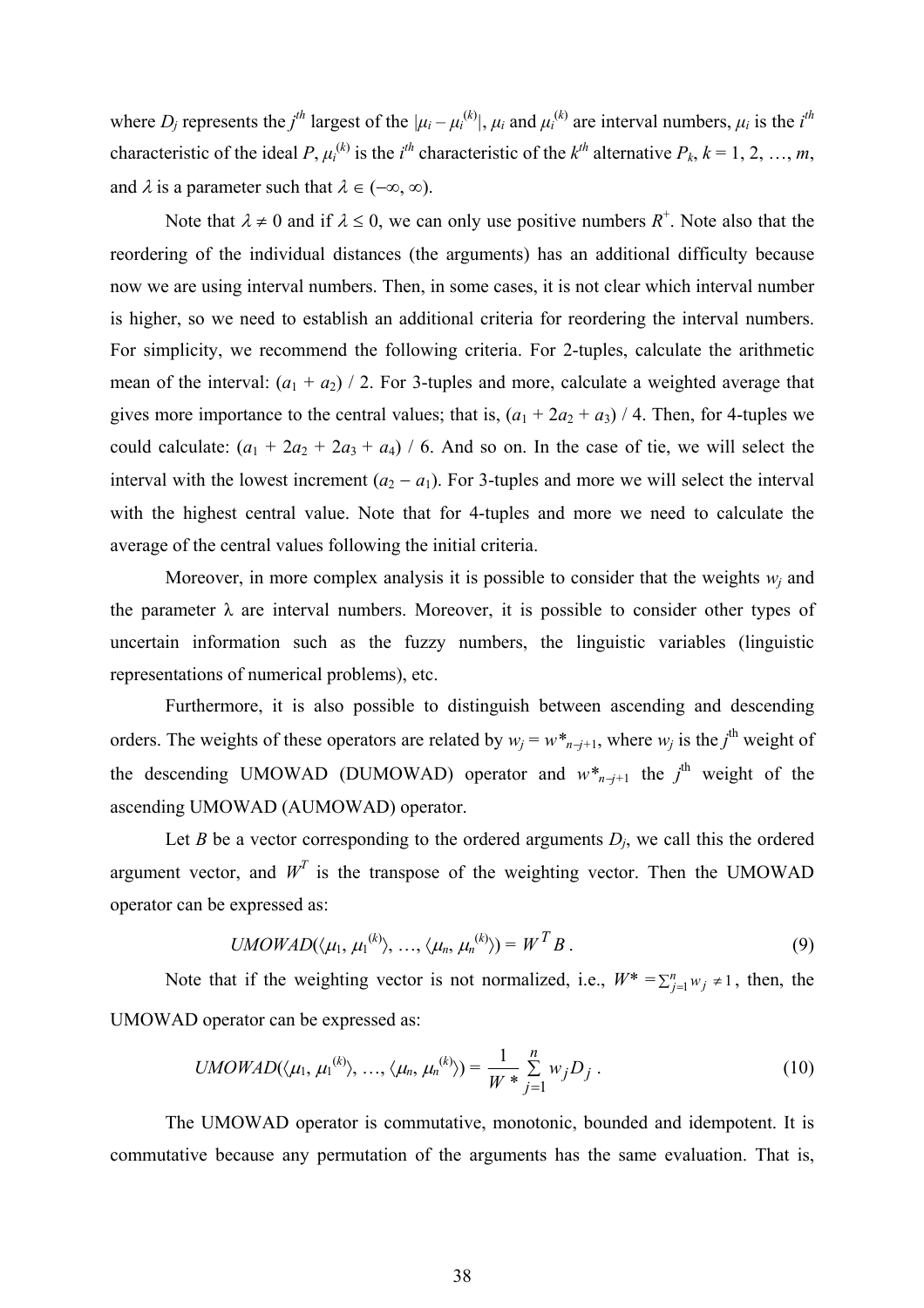$UMOWAD(\langle \mu_1, \mu_1^{(k)} \rangle, \ldots, \langle \mu_n, \mu_n^{(k)} \rangle) = UMOWAD(\langle u_1, d_1 \rangle, \langle u_2, d_2 \rangle, \ldots, \langle u_n, d_n \rangle)$ , where  $(\langle u_1, d_1 \rangle, \langle u_2, d_2 \rangle)$  $\langle u_2, d_2 \rangle \dots, \langle u_n, d_n \rangle$  is any permutation of the arguments  $(\langle \mu_1, \mu_1^{(k)} \rangle, \dots, \langle \mu_n, \mu_n^{(k)} \rangle)$ .

It is monotonic because if  $\langle \mu_i, \mu_i^{(k)} \rangle \ge \langle u_i, d_i \rangle$ , for all *i*, then, *UMOWAD*( $\langle \mu_1, \mu_1^{(k)} \rangle$ , ...,  $\langle \mu_n, \mu_n^{(k)} \rangle \geq \text{UMOWAD}(\langle u_1, d_1 \rangle, \langle u_2, d_2 \rangle \dots, \langle u_n, d_n \rangle).$ 

It is bounded because the UMOWAD aggregation is delimitated by the minimum and the maximum distance. That is,  $Min\{|\mu_i - \mu_i^{(k)}|\} \leq UMOWAD(\langle \mu_1, \mu_1^{(k)} \rangle, \ldots, \langle \mu_n, \mu_n^{(k)} \rangle) \leq$  $\text{Max}\{|\mu_i - \mu_i^{(k)}|\}.$ 

It is idempotent because if  $|\mu_i - \mu_i^{(k)}| = d$ , for all *i*, then, *UMOWAD*( $\langle \mu_1, \mu_1^{(k)} \rangle$ , ...,  $\langle \mu_n, \mu_n^{(k)} \rangle$  $\langle \mu_n^{(k)} \rangle = d$ .

Note that the proofs of these theorems are straightforward. For similar proofs on other types of OWA, see for example, Merigó (2008), Merigó and Casanovas (2009) and Merigó and Gil-Lafuente (2009b).

Another interesting issue to analyze are the measures for characterizing the weighting vector *W*. Following a similar methodology as it has been developed for the OWA (Yager, 1988; 1996; 2002) and the GOWA operator (Yager, 2004), we can formulate the attitudinal character, the entropy of dispersion, the divergence of *W* and the balance operator.

The first measure  $\alpha(W)$ , the attitudinal character, is defined as:

$$
\alpha(W) = \sum_{j=1}^{n} \left( \frac{n-j}{n-1} \right) w_j . \tag{11}
$$

It can be shown that  $\alpha \in [0, 1]$ . The more weight is located near the top of *W*, the closer  $\alpha$  is to 1, while the more weight is located toward the bottom of *W*, the closer  $\alpha$  is to 0.

The entropy of dispersion measures the amount of information being used in the aggregation.

$$
H(W) = -\sum_{j=1}^{n} w_j \ln(w_j).
$$
 (12)

For example, if  $w_i = 1$  for some *j*, known as step-UMOWAD, then  $H(W) = 0$ , and the least amount of information is used.

The balance operator measures the balance of the weights against the orness or the andness, that is, the tendency to the maximum or to the minimum.

$$
Bal(W) = \sum_{j=1}^{n} \left( \frac{n+1-2j}{n-1} \right) w_j . \tag{13}
$$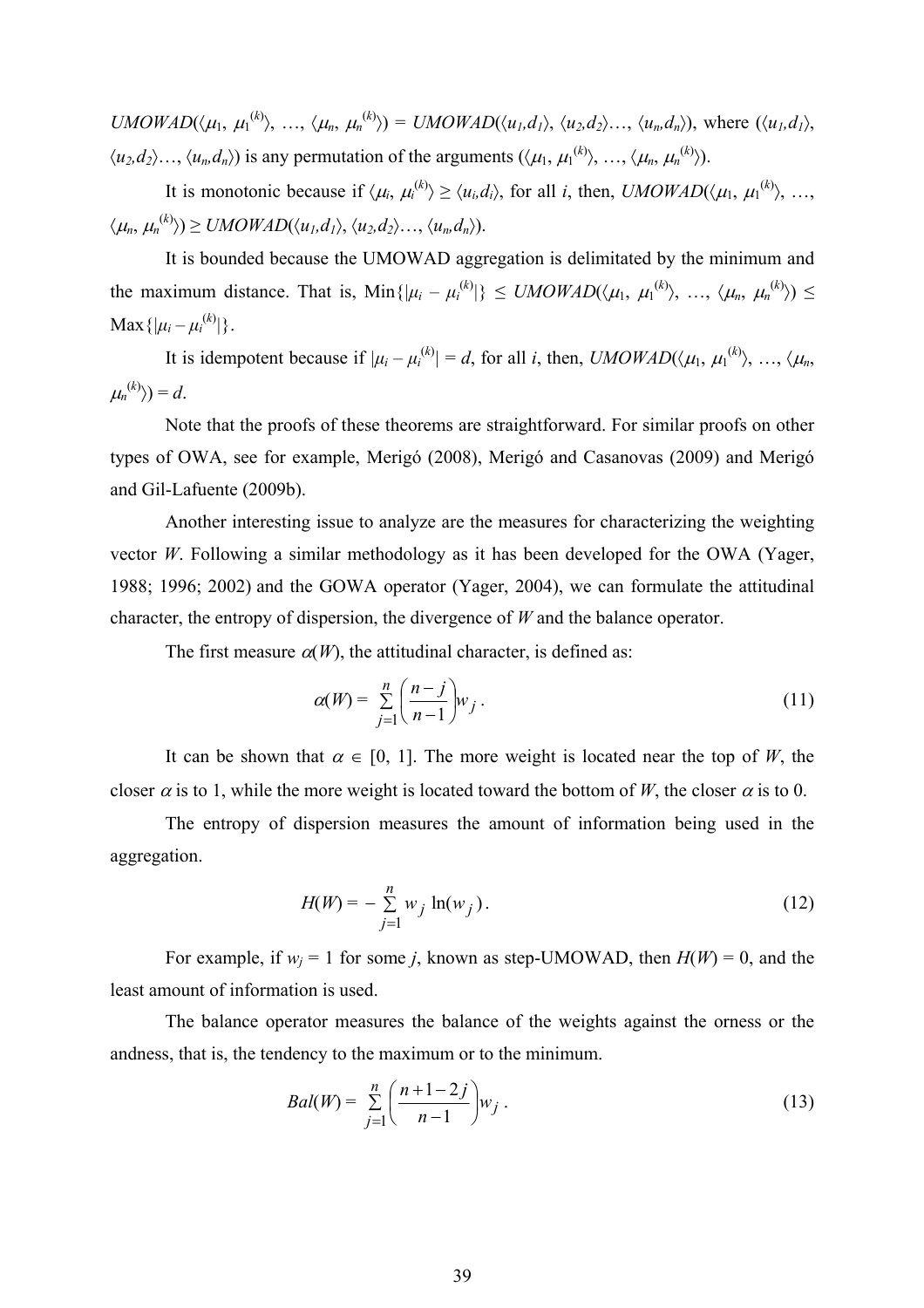It can be shown that *Bal*(*W*) ∈ [−1, 1]. Note that for the optimistic criteria, *Bal*(*W*) = 1, and for the pessimistic criteria,  $Bal(W) = -1$ .

The divergence of *W* measures the divergence of the weights against the attitudinal character measure. It is useful in some exceptional situations when the attitudinal character and the entropy of dispersion are not enough to correctly analyze the weighting vector of an aggregation.

$$
Div(W) = \sum_{j=1}^{n} w_j \left( \frac{n-j}{n-1} - \alpha(W) \right)^2.
$$
 (14)

Another interesting issue to consider is the different families of UMOWAD operators that are found in the weighting vector *W* and the parameter  $\lambda$ . If we analyze the parameter  $\lambda$ , we get the following particular cases.

- The uncertain OWAD (UOWAD) operator if  $\lambda = 1$  (arithmetic).
- The uncertain ordered weighted geometric averaging distance (UOWGAD) operator if λ approaches to 0.
- The uncertain ordered weighted quadratic averaging distance (UOWQAD) operator if  $\lambda = 2$ .
- The uncertain ordered weighted harmonic averaging distance (UOWHAD) operator if  $\lambda = -1$  (harmonic).
- Etc.

And if we analyze the weighting vector *W*, we get the following ones.

- The uncertain maximum distance  $(w_l = 1$  and  $w_i = 0$ , for all  $j \neq 1$ ).
- The uncertain minimum distance  $(w_n = 1 \text{ and } w_j = 0, \text{ for all } j \neq n)$ .
- The uncertain Minkowski distance  $(w_i = 1/n)$ , for all  $\tilde{a}_i$ ).
- The uncertain weighted Minkowski distance  $(w_i = 1/n)$ , for all  $\tilde{a}_i$ ).
- The MOWAD operator (when the interval numbers are reduced to exact numbers).
- The uncertain Hurwicz distance criteria ( $w_1 = \alpha$ ,  $w_n = 1 \alpha$  and  $w_i = 0$ , for all  $j \neq 1, n$ ).
- The step-UMOWAD ( $w_k = 1$  and  $w_i = 0$ , for all  $j \neq k$ ).
- The olympic-UMOWAD operator  $(w_l = w_n = 0$ , and  $w_i = 1/(n-2)$  for all others).
- The general olympic-UMOWAD operator  $(w_i = 0$  for  $j = 1, 2, \ldots, k, n, n-1, \ldots, n-k+1;$ and for all others  $w_i = 1/(n - 2k)$ , where  $k \le n/2$ ).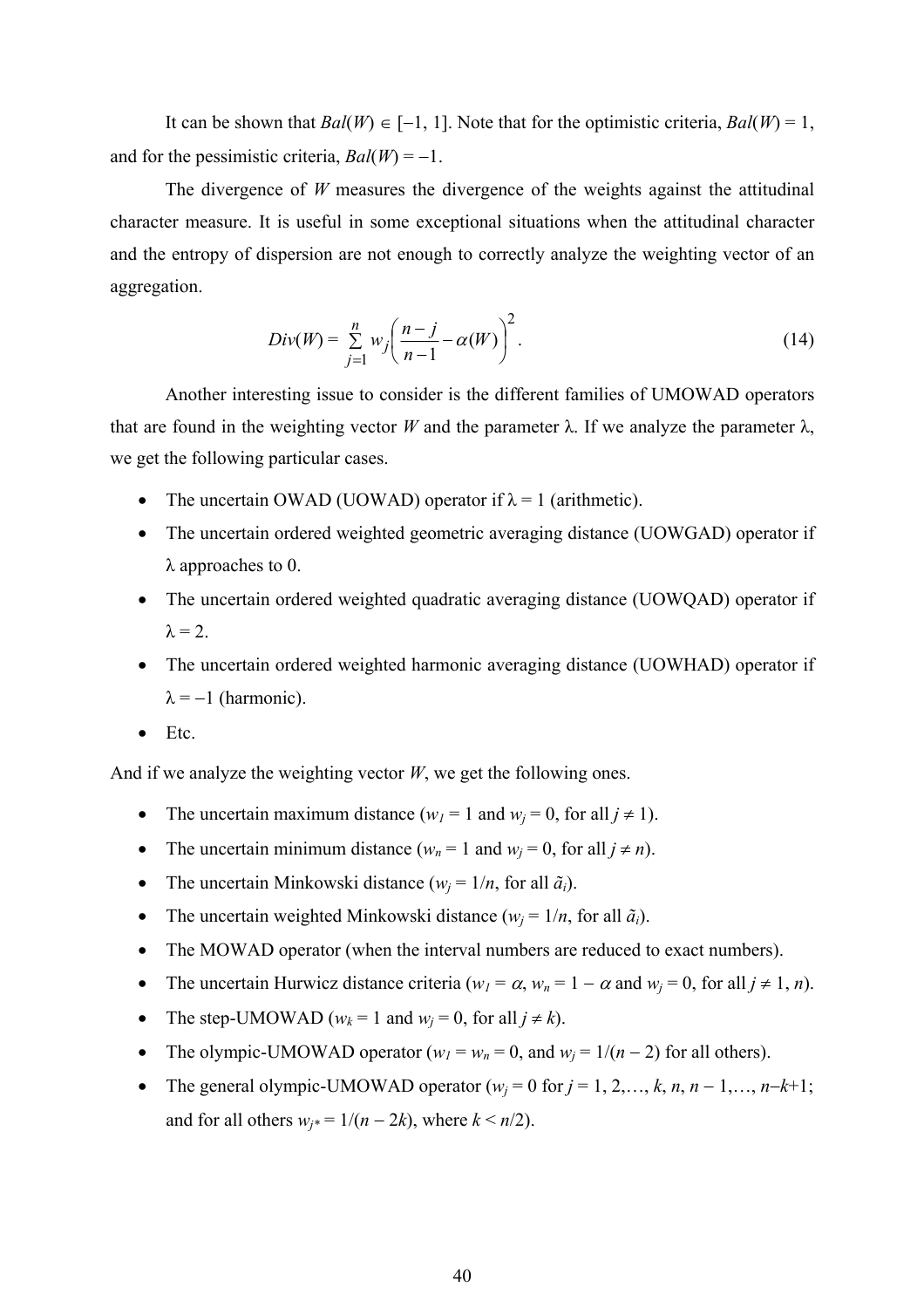- The S-UMOWAD  $(w_1 = (1/n)(1 (\alpha + \beta) + \alpha, w_n = (1/n)(1 (\alpha + \beta) + \beta, \text{ and } w_i =$  $(1/n)(1 - (\alpha + \beta)$  for  $j = 2$  to  $n - 1$  where  $\alpha, \beta \in [0, 1]$  and  $\alpha + \beta \le 1$ ).
- The centered-UMOWAD (if it is symmetric, strongly decaying from the center to the maximum and the minimum, and inclusive).
- Etc.

Note that these families are based on the methodology explained by Karayiannis (2000), Merigó (2008), Yager (1988; 1992; 1993; 1996; 2004; 2007) and Yager and Filev (1994). Other families of UMOWAD operators may be used following a similar methodology as it has been developed for the OWA operator and some of its extensions (Ahn and Park, 2008; Beliakov *et al.*, 2007; Emrouzejad, 2008; Liu, 2008; Xu, 2005; Yager, 2002).

# **4. THE QUASI-UOWAD OPERATOR**

The UMOWAD operator can be generalized by using quasi-arithmetic means in a similar way as it was done in Beliakov *et al.* (2007), Calvo *et al.* (2002), Fodor *et al.* (1995), Karayiannis (2000), Merigó (2008), Merigó and Casanovas (2007; 2008b) and Merigó and Gil-Lafuente (2009a; 2009b). We will call it the Quasi-UOWAD operator. It is defined as follows.

**Definition 9.** Let *Ω* be the set of interval numbers. A Quasi-UOWAD operator of dimension *n* is a mapping *QUOWAD*:  $Q^n \times Q^n \rightarrow Q$  that has an associated weighting vector *W* of dimension *n* such that the sum of the weights is 1 and  $w_i \in [0, 1]$ . Then, the distance between two sets is:

$$
QUOWAD(\langle \mu_1, \mu_1^{(k)} \rangle, ..., \langle \mu_n, \mu_n^{(k)} \rangle) = g^{-1} \left( \sum_{j=1}^n w_j g(b_{(j)}) \right), \qquad (15)
$$

where  $D_j$  represents the  $j^{th}$  largest of the  $|\mu_i - \mu_i^{(k)}|$ ,  $\mu_i$  and  $\mu_i^{(k)}$  are interval numbers,  $\mu_i$  is the  $i^{th}$ characteristic of the set  $\mu = {\mu_1, ..., \mu_n}$ ,  $\mu_i^{(k)}$  is the *i*<sup>th</sup> characteristic of the  $k^{th}$  alternative  $P_k$ , *k*  $= 1, 2, \ldots, m$ , and *g* is a strictly continuous monotonic function.

As we can see, when  $g(b) = b^{\lambda}$ , then, the Quasi-UOWAD becomes the UMOWAD operator. Note that it is also possible to distinguish between descending (Quasi-DUOWAD) and ascending (Quasi-AUOWAD) orders.

Note that if the weighting vector is not normalized, i.e.,  $W^* = \sum_{j=1}^n w_j \neq 1$ , then, the UMOWAD operator can be expressed as: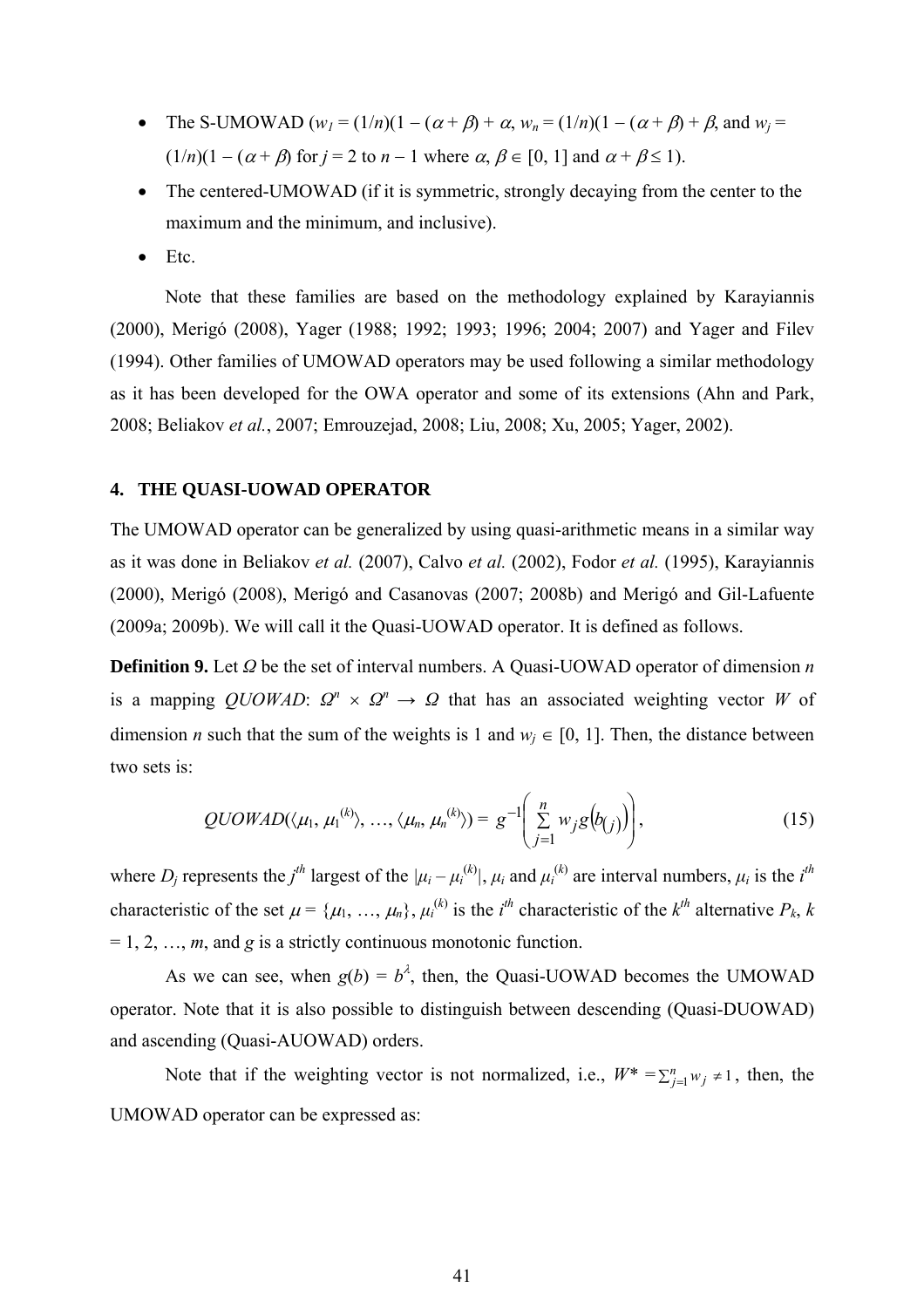$$
QUOWAD(\langle \mu_1, \mu_1^{(k)} \rangle, \ldots, \langle \mu_n, \mu_n^{(k)} \rangle) = g^{-1} \bigg( \frac{1}{W^*} \sum_{j=1}^n w_j g(b_{(j)}) \bigg). \tag{16}
$$

Note that all the properties and particular cases commented in the UMOWAD operator are also applicable in the Quasi-UOWAD operator. Thus, we can use a wide range of interval numbers such as triplets and quadruplets; we have to establish a criterion for ranking interval numbers, and so on.

#### **5. DECISION MAKING PROCESS IN THE SELECTION OF STUDIES PLAN**

Decision making problems are very common in the scientific literature. They can be implemented in a lot of environments such as in statistics, engineering, economics and politics. In this paper, we focus on a decision making problem about the selection of studies plan in a university. The process to follow in the selection of studies plan is similar to the process developed in Gil-Aluja (1998; 1999; 2001), Gil-Lafuente (2005), Gil-Lafuente and Merigó (2006), Merigó (2008), Merigó and Gil-Lafuente (2006; 2007; 2008a; 2008b; 2008c), with the difference that now we are considering an educational management problem. The 5 steps to follow can be summarized in the following way:

*Step 1*: Analysis and determination of the significant characteristics of the available alternatives. Theoretically, it will be represented as:  $C = \{C_1, C_2, \ldots, C_i, \ldots, C_n\}$ , where  $C_i$  is the  $i<sup>th</sup>$  characteristic to consider of the alternative and we suppose a limited number *n* of required characteristics.

*Step 2*: Establishment of the ideal levels of each characteristic in order to form the ideal study plan.

Table 1. Ideal study plan.

|     |   |             | $\ldots$ | $\cdots$ | n     |
|-----|---|-------------|----------|----------|-------|
| $=$ | u | $\mu_{\mu}$ | $\cdots$ | $\cdots$ | $n_n$ |

In Table 1, *P* is the ideal study plan expressed by a fuzzy subset,  $C_i$  is the  $i^h$  characteristic to consider, and  $\mu_i$  is the valuation for the  $i^{\text{th}}$  characteristic.

*Step 3*: Establishment of the real level of each characteristic for all the alternatives considered.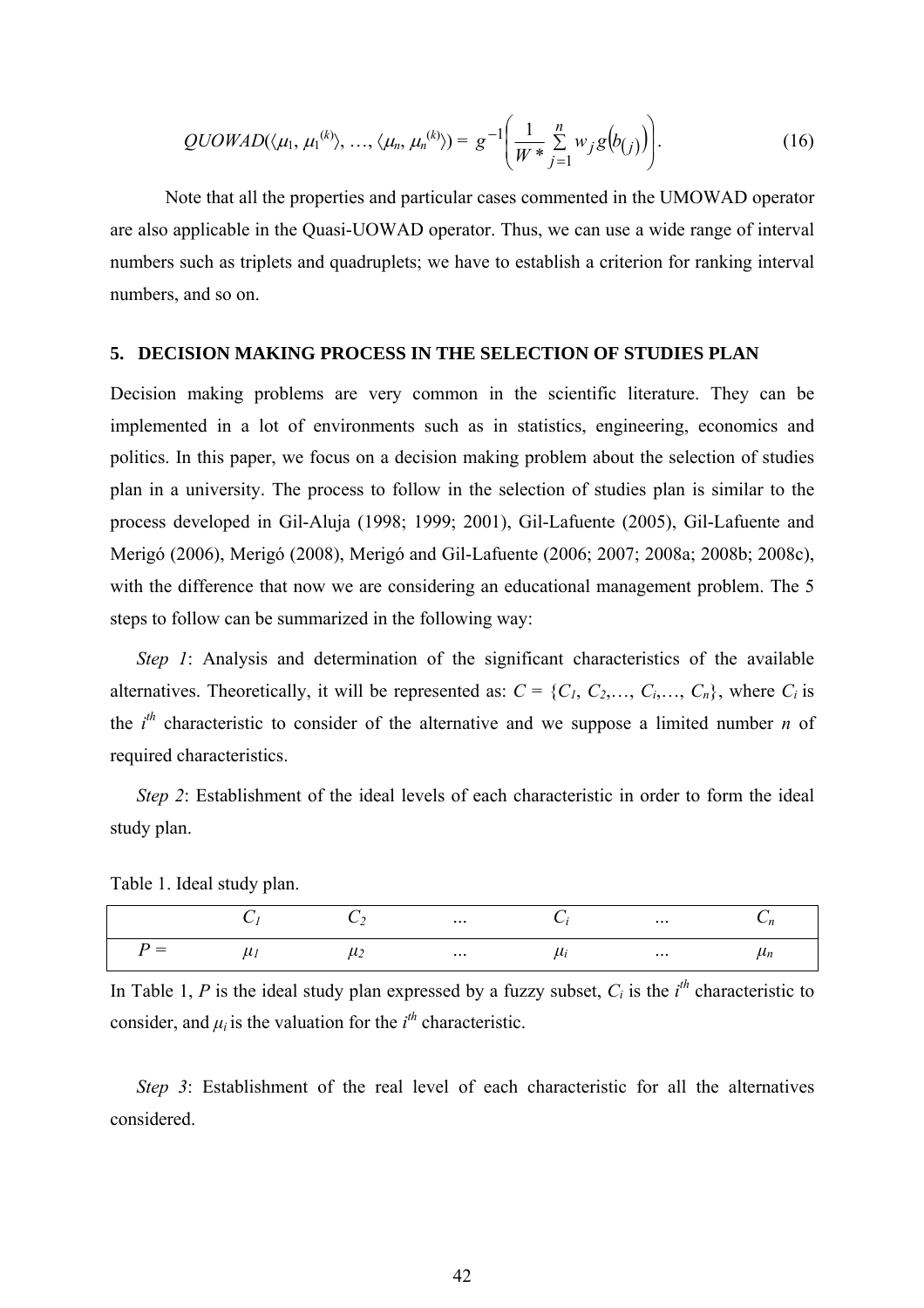Table 2. Available alternatives.

|  |          | $\cdots$ |   | $\cdots$ |                     |
|--|----------|----------|---|----------|---------------------|
|  | ∽<br>ے ۔ | $\cdots$ | ້ | $\cdots$ | "<br>$\mathbf{m}_h$ |

In Table 2,  $k = 1, 2, ..., m$ ,  $P_k$  is the *k*th alternative expressed by a fuzzy subset,  $C_i$  is the  $i<sup>th</sup>$ characteristic to consider, and  $\mu_i^{(k)}$  is the valuation for the *i*<sup>th</sup> characteristic of the  $k^{th}$ alternative.

*Step 4*: Comparison between the ideal study plan and the different alternatives considered, and determination of the level of removal using the UMOWAD operator. That is, changing the neutrality of the results to over estimate or under estimate them. In this step, the objective is to express numerically the removal between the ideal study plan and the different alternatives considered. Note that by using the UMOWAD operator, we can use all the particular cases mentioned in Section 3.

*Step 5*: Adoption of decisions according to the results found in the previous steps. Finally, we should take the decision about which study plan select. Obviously, our decision will consist in choosing the study plan with the best results according to the method used that is in accordance with the interests of the decision maker.

# **6. ILLUSTRATIVE EXAMPLE**

In this Section, we present an illustrative example of the new approach in a decision making problem. We will study a problem of selection of studies plan. We are going to consider a PhD program in business administration that is considering which courses to offer the next year. Note that it is possible to consider other applications in educational management or in other business decision making problems.

 Assume that a PhD program that wants to increase its quality is planning the creation of some new courses in order to be more efficient for the PhD students. They consider five possible alternatives.

- $A_1$  = Increase the number of courses in mathematics.
- $A_2$  = Increase the number of courses in statistics.
- $A_3$  = Increase the number of courses in decision theory and operational research.
- $A_4$  = Increase the number of courses in management.
- $A_5$  = Increase the number of courses in research orientation.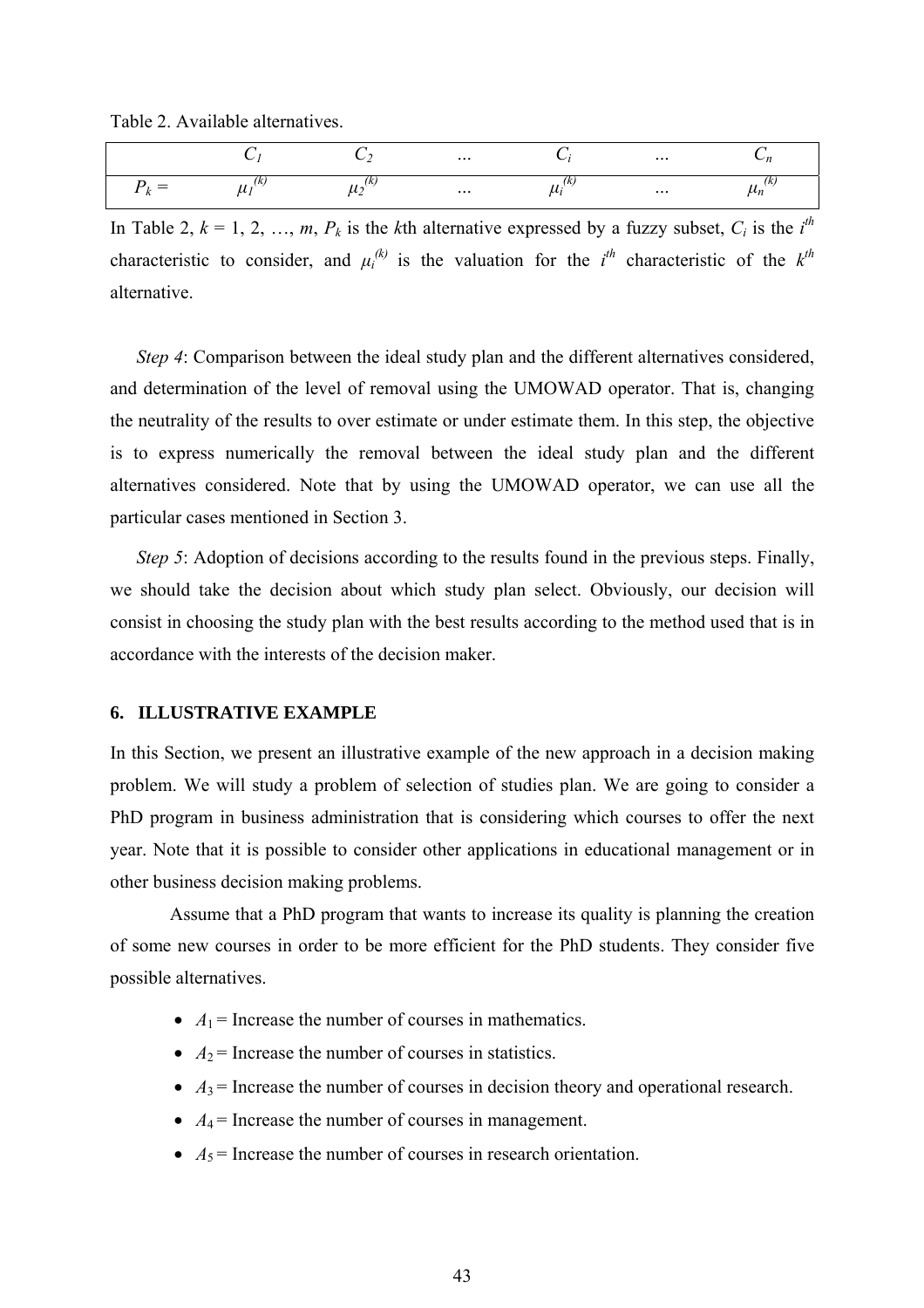In order to evaluate these alternatives, the board of directors of the PhD program considers five main characteristics that are relevant for the selection process.

- $C_1$  = Knowledge of the available professors. This characteristic analyzes the skills of the available professors and how they can help the students in this research area in order to develop a good research with relevant publications, etc.
- $C_2$  = Number of courses in this field. This characteristic analyzes the number of courses in similar topics and if it is necessary to add more courses based on the research specialization of the available professors, the potential research that can be expected from the students, etc.
- $C_3$  = Usefulness for future research of the students. This characteristic analyzes if these courses give very interesting topics that can help the research of the students in the future. This aspect depends on the present situation of the research in this area, if there are a lot of new topics appearing, etc.
- $C_4$  = General evaluation of the course. It considers if the course itself seems to be interesting to the PhD program in general.
- $C_5$  = Other variables. It includes other variables to be taken into account such as the motivation of the student for this course, competitive advantage against other PhD programs, research methods to be used, etc.

The board of directors of the PhD program evaluates the courses given marks to each characteristic from 0 to 100, being 100 the best result. The results obtained depending on the characteristic  $C_i$  and the course  $A_k$  are shown in Table 3.

|       | $C_1$    | C <sub>2</sub> | $C_3$   | $C_4$    | $C_5$    |
|-------|----------|----------------|---------|----------|----------|
| $A_1$ | (70, 80) | (50,60)        | (80,90) | (60, 70) | (50,60)  |
| $A_2$ | (60, 70) | (70, 80)       | (50,60) | (40,50)  | (80,90)  |
| $A_3$ | (70, 80) | (60, 70)       | (60,70) | (40,50)  | (80,90)  |
| $A_4$ | (50,60)  | (60, 70)       | (40,50) | (70, 80) | (80,90)  |
| $A_5$ | (70, 80) | (70, 80)       | (50,60) | (50,60)  | (60, 70) |

Table 3. Evaluation of the results.

The board of directors establishes the ideal results that the new courses should have in order to be included in the PhD program.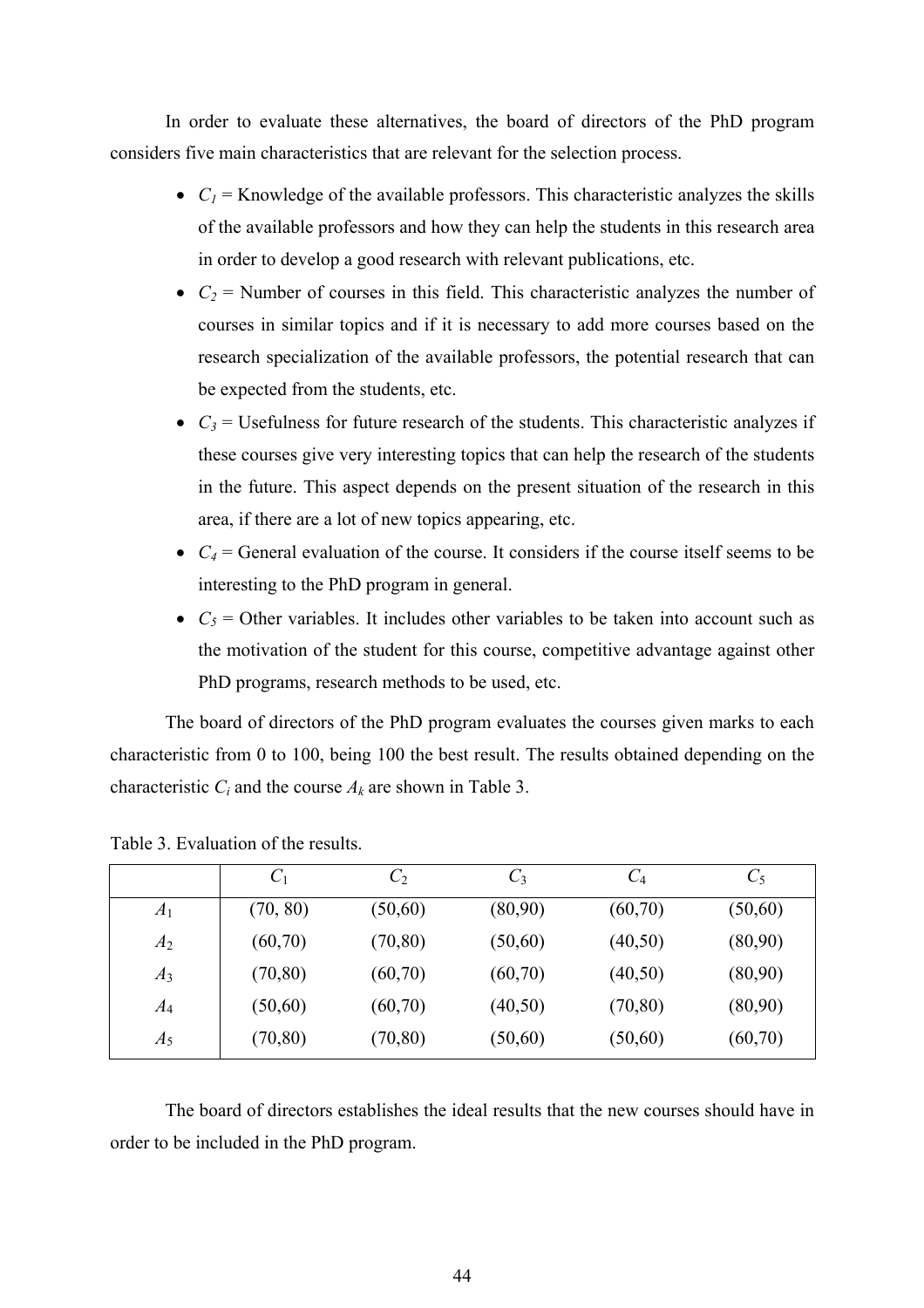Table 4. Ideal alternative.

|       |           |          | ັ         | ◡▵        | ◡         |
|-------|-----------|----------|-----------|-----------|-----------|
| Ideal | (80, 100) | (70, 90) | (80, 100) | (80, 100) | (80, 100) |

In this problem, the experts of the selection process assume the following weighting vector:  $W = (0.1, 0.2, 0.2, 0.2, 0.3)$ . With this information, we can aggregate the expected results for each student in order to take a decision. In Table 5, we present different results obtained by using different types of UMOWAD operators. We consider the maximum and the minimum distance, the uncertain averaging distance (UAD), the uncertain weighted averaging distance (UWAD) (or uncertain weighted Hamming distance) and the UOWAD operator.

Table 5. Aggregated results.

|       | Max      | Min     | <b>UAD</b> | <b>UWAD</b> | <b>UOWAD</b> |
|-------|----------|---------|------------|-------------|--------------|
| $A_1$ | (30, 40) | (0,10)  | (16,26)    | (18,28)     | (13,23)      |
| $A_2$ | (40, 50) | (0,10)  | (18,28)    | (16,26)     | (14,24)      |
| $A_3$ | (40, 50) | (0,10)  | (16,26)    | (15,25)     | (12,22)      |
| $A_4$ | (40, 50) | (0,10)  | (18,28)    | (15,25)     | (14,24)      |
| $A_5$ | (30, 40) | (10,20) | (20,30)    | (21,31)     | (18,28)      |

If we establish an ordering of the alternatives, a typical situation if we want to consider more than one alternative, then, we get the following results shown in Table 6.

Table 6. Ordering of the studies plan.

|            | Ordering                      |              | Ordering                                                           |
|------------|-------------------------------|--------------|--------------------------------------------------------------------|
| Max        | $A_1 = A_5$ $A_2 = A_3 = A_4$ | <i>UWAD</i>  | $A_3 = A_4 \A_2 \A_1 \A_5$                                         |
| Min        | $A_I = A_2 = A_3 = A_4 \ A_5$ | <b>UOWAD</b> | $A_3$ <sub>2</sub> $A_1$ <sub>2</sub> $=$ $A_4$ <sub>2</sub> $A_5$ |
| <i>UAD</i> | $AI=A3$ $A2=A4$ $A5$          |              |                                                                    |

As we can see, depending on the aggregator operator used, the ordering of the studies plan may be different. Note that the main advantage of using the UMOWAD operator is that we can consider a wide range of particular distance measures such as the UAD, the UWAD and the UOWAD operator. Due to the fact that each particular family of UMOWAD operator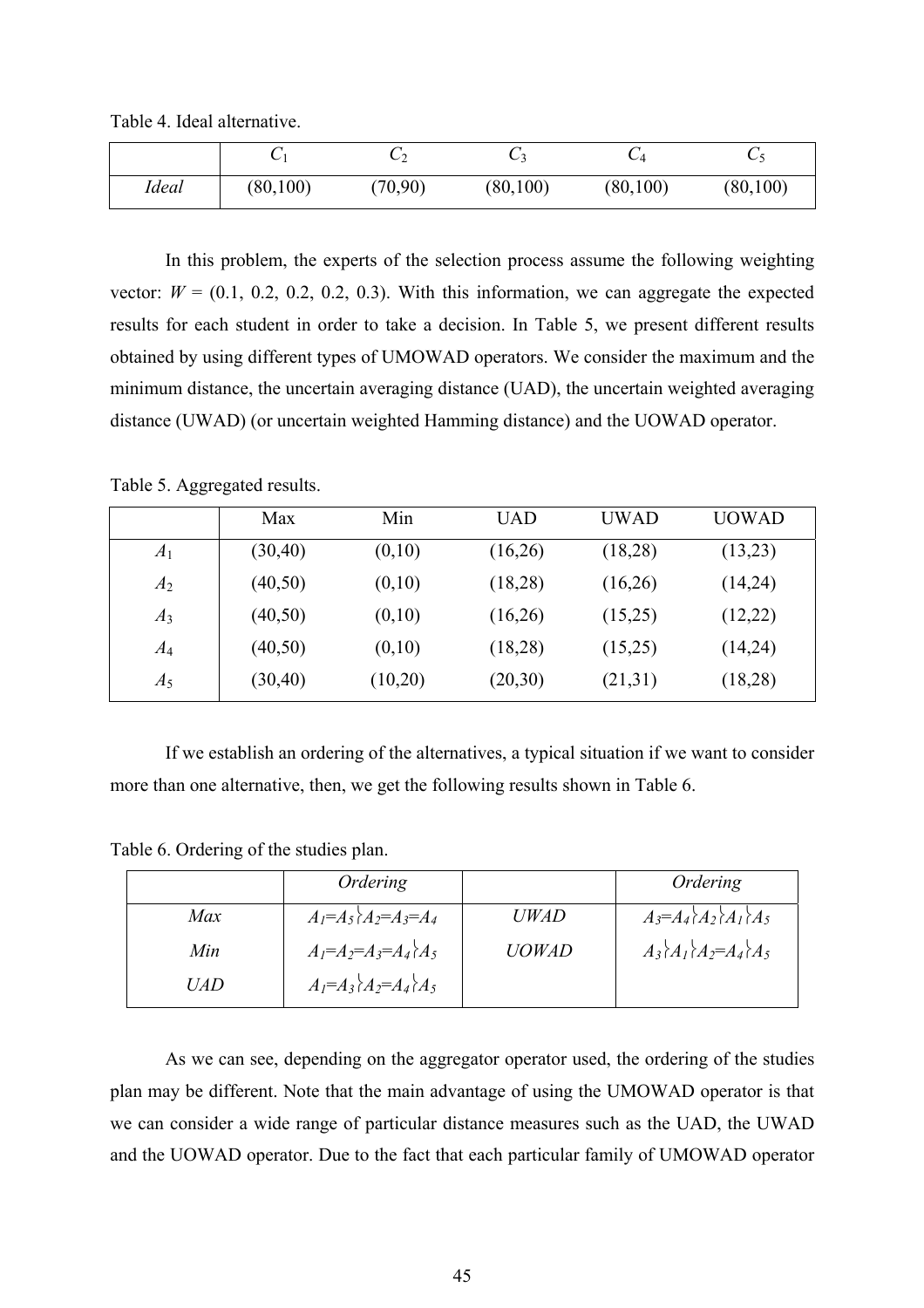may give different results, the decision maker will select for his decision the one that is closest to his interests. However, by using this analysis he will be able to see the results and optimal decisions in other potential situations that may occur in the future.

Note that these types of methods are very useful for dealing with uncertainty, because under uncertainty we do not know the optimal choice because we do not know the future. Therefore, we can only give recommendations according to the particular interests of the decision maker such a being risk averse or not but our results can not predict the future.

# **7. CONCLUSIONS**

We have presented the UMOWAD operator and we have analyzed its applicability in decision making problems about educational management. We focussed on the selection of studies plan in a PhD program that it is considering to add new courses in its program and they are looking for the optimal one. We have seen that by using the UMOWAD we are able to provide a general formulation in a decision process where we can compare the available alternatives with an ideal one. The main advantage of this approach is that we can consider a wide range of future scenarios according to our interests and select the one that it is closest to our real interests. We have studied the UMOWAD and have found a lot of particular cases such as the UOWAD operator, the UOWQAD operator, the uncertain Minkowski distance, the uncertain weighted Minkowski distance, the uncertain Hamming distance, the uncertain Euclidean distance, the S-UMOWAD operator, and a lot of other cases. We have further generalized the UMOWAD operator by using quasi-arithmetic-means in order to obtain a more general formulation that includes the UMOWAD as a particular case. We have called it the Quasi-UOWAD operator. The main advantage of this generalization is that it is more robust and general that the UMOWAD operator.

In future research, we expect to present further extensions to this approach by using other factors that should be relevant in the decision problem such as the use of order inducing variables and other approaches such as the ones used in Merigó (2008). We will also analyze other potential problems in other educational management situations and in other business decision making applications.

#### **ACKNOWLEDGEMENTS**

We would like to thank the editor-in-chief and the anonymous reviewers for their valuable comments that have improved the quality of the paper.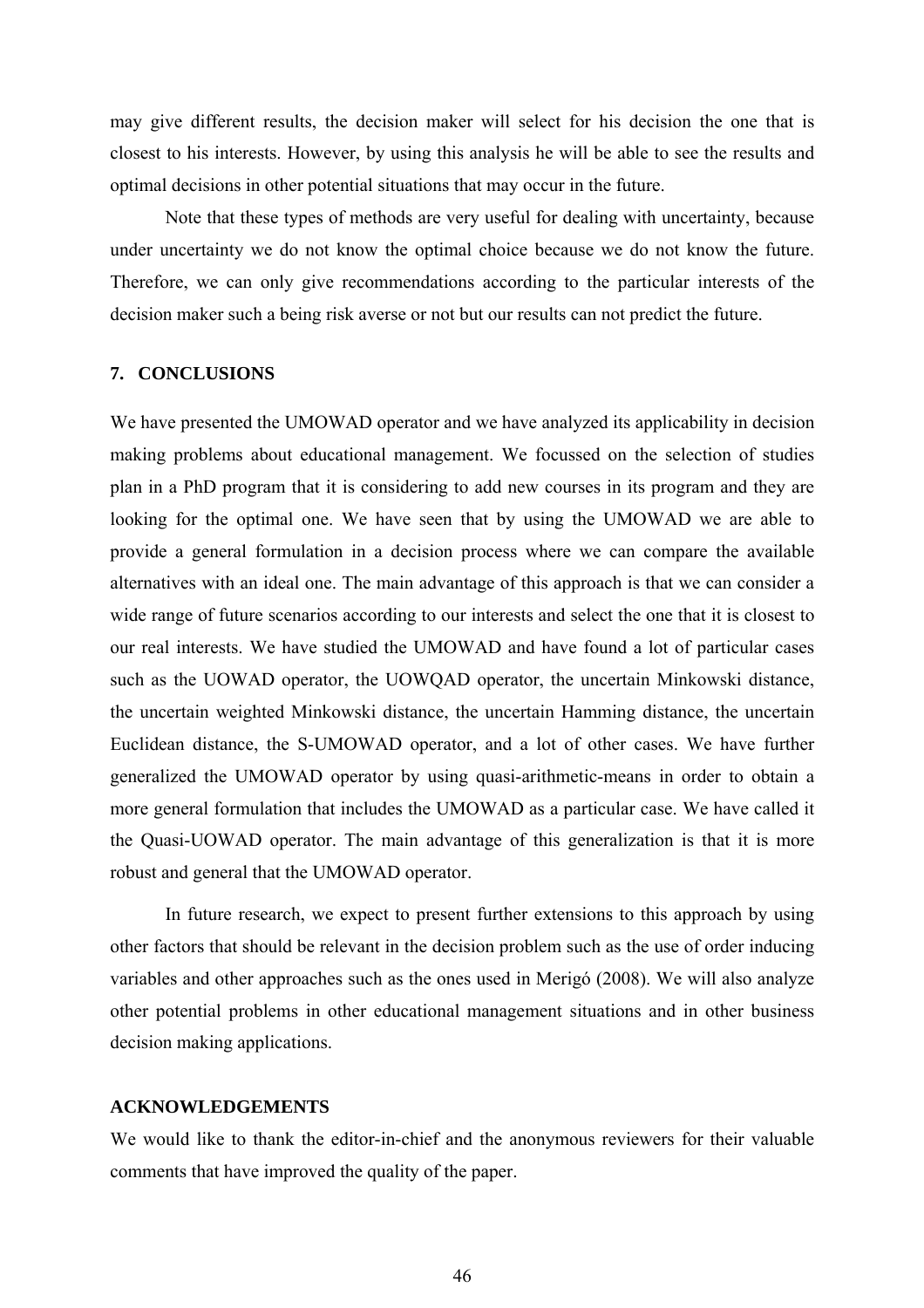## **REFERENCES**

- Ahn, B.S. and H. Park (2008). "Least-squared ordered weighted averaging operator weights", *International Journal of Intelligent Systems*, 23, 33-49.
- Beliakov, G., A. Pradera and T. Calvo (2007). *Aggregation Functions: A guide for practitioners*, Springer-Verlag, Berlin.
- Bustince, H., F. Herrera, and J. Montero (2008). *Fuzzy Sets and their Extensions: Representation, Aggregation and Models*, Springer, Berlin.
- Calvo, T., G. Mayor and R. Mesiar (2002). *Aggregation Operators: New Trends and Applications*, Physica-Verlag, New York.
- Canós, L. and V. Liern (2008). "Soft computing-based aggregation methods for human resource management", *European Journal of Operational Research*, 189, 669-681.
- Emrouznejad, A. (2008). "MP-OWA: The most preferred OWA operator", *Knowledge-Based Systems*, 21, 847-851.
- Figueira, J., S. Greco and M. Ehrgott (2005). *Multiple criteria decision analysis: state of the art surveys*, Springer. Boston.
- Fodor, J., J.L. Marichal and M. Roubens (1995). "Characterization of the ordered weighted averaging operators", *IEEE Transactions on Fuzzy Systems*, 3, 236-240.
- Gil-Aluja, J. (1998). *The interactive management of human resources in uncertainty*, Kluwer Academic Publishers, Dordrecht.
- Gil-Aluja, J. (1999). *Elements for a theory of decision in uncertainty*, Kluwer Academic Publishers, Dordrecht.
- Gil-Aluja, J. (2001). *Handbook of management under uncertainty*, Kluwer Academic Publishers, Dordrecht.
- Gil-Lafuente, A.M. (2005). *Fuzzy logic in financial analysis*, Springer, Berlin.
- Hamming, R.W. (1950). "Error-detecting and error-correcting codes", *Bell Systems Technical Journal*, 29, 147-160.
- Herrera, F., E. Herrera-Viedma and F. Chiclana (2003). "A study of the origin and uses of the ordered weighted geometric operator in multicriteria decision making", *International Journal of Intelligent Systems*, 18, 689-707.
- Karayiannis, N. (2000). "Soft learning vector quantization and clustering algorithms based on ordered weighted aggregation operators", *IEEE Transactions on Neural Networks*, 11, 1093-1105.
- Kaufmann, A. (1975). *Introduction to the theory of fuzzy subsets*, Academic Press, New York.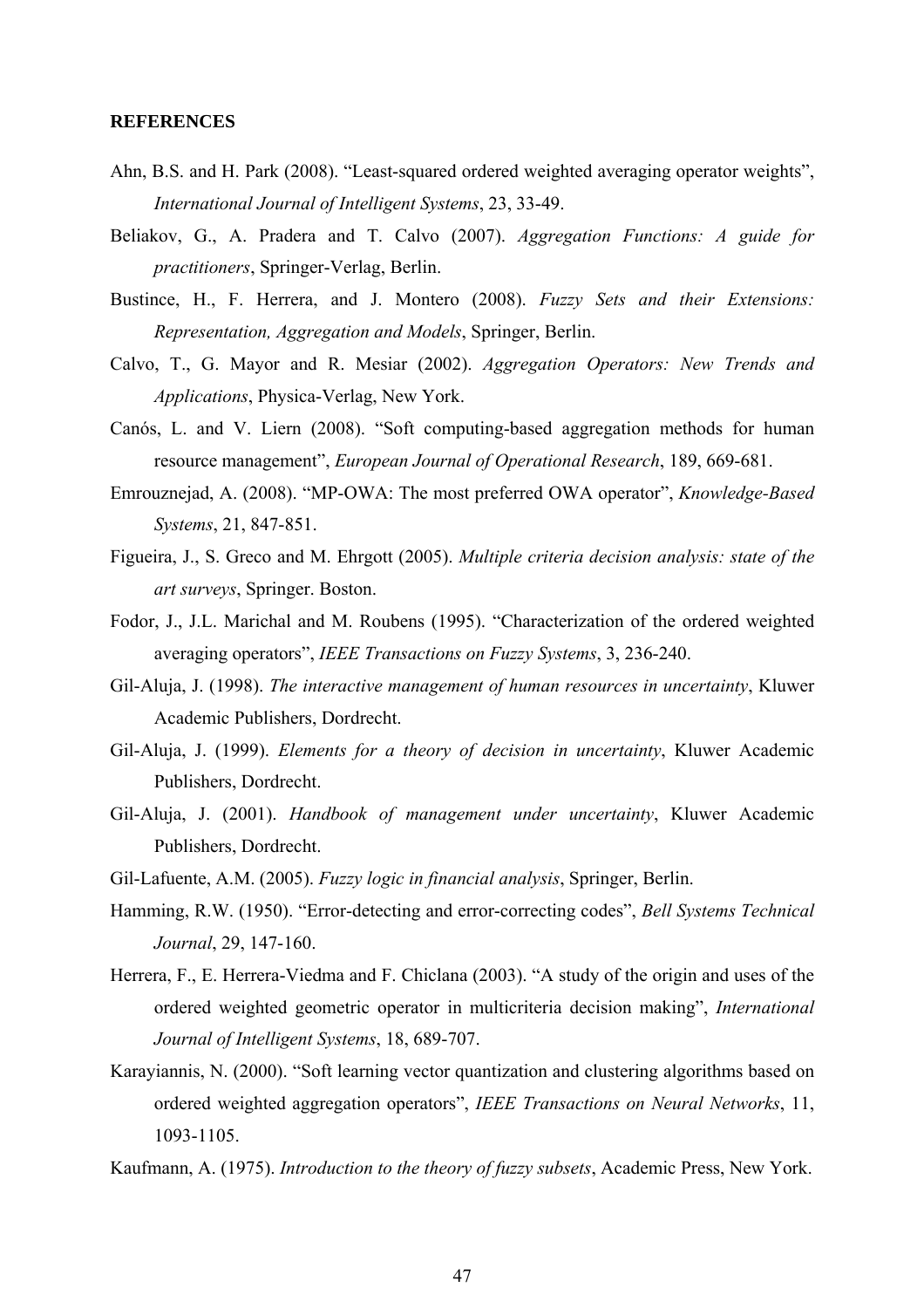- Kaufmann, A. and J. Gil-Aluja (1986). *Introducción de la teoría de los subconjuntos borrosos a la gestión de las empresas* (In Spanish), Ed. Milladoiro, Santiago de Compostela.
- Kaufmann, A. and J. Gil-Aluja (1987). *Técnicas operativas de gestión para el tratamiento de la incertidumbre* (In Spanish), Ed. Hispano-europea, Barcelona.
- Kaufmann, A., J. Gil-Aluja and A. Terceño (1994). *Matemática para la economía y la gestión de empresas*, Ed. Foro Científico, Barcelona, Spain.
- Liu, X. (2008). "A general model of parameterized OWA aggregation with given orness level", *International Journal of Approximate Reasoning*, 48, 598-627.
- Merigó, J.M. (2008). *Nuevas extensiones a los operadores OWA y su aplicación en los métodos de decisión*, PhD Thesis (In Spanish), Department of Business Administration, University of Barcelona.
- Merigó, J.M. and M. Casanovas (2007). "The uncertain generalized OWA operator", *Proceedings of the AEDEM International Conference*, Krakow, Poland, pp. 547-556.
- Merigó, J.M. and M. Casanovas (2008). "The induced Minkowski ordered weighted averaging distance operator", In *Proceedings of the ESTYLF Conference*, Langreo – Oviedo, Spain, pp. 35-41.
- Merigó, J.M. and M. Casanovas (2009). "Induced aggregation operators in decision making with the Dempster-Shafer belief structure", *International Journal of Intelligent Systems*, 24, 934-954.
- Merigó, J.M. and A.M. Gil-Lafuente (2006). "Using the OWA operators in the selection of financial products", In *Proceedings of the 41st CLADEA Congress*, Montpellier, France, CD-ROM.
- Merigó, J.M. and A.M. Gil-Lafuente (2007). "The ordered weighted averaging distance operator", *Lectures on Modelling and Simulation*, 8, 1-11.
- Merigó, J.M. and A.M. Gil-Lafuente (2008a). "On the use of the OWA operator in the Euclidean distance", *International Journal of Computer Science and Engineering*, 2, 170-176.
- Merigó, J.M. and A.M. Gil-Lafuente (2008b). "Using the OWA operator in the Minkowski distance", *International Journal of Computer Science*, 3, 149-157.
- Merigó, J.M. and A.M. Gil-Lafuente (2008c). "The generalized adequacy coefficient and its application in strategic decision making", *Fuzzy Economic Review*, 13, 17-36.
- Merigó, J.M. and A.M. Gil-Lafuente (2009a). "OWA operators in generalized distances", *International Journal of Applied Mathematics and Computer Science*, 5, 11-18.